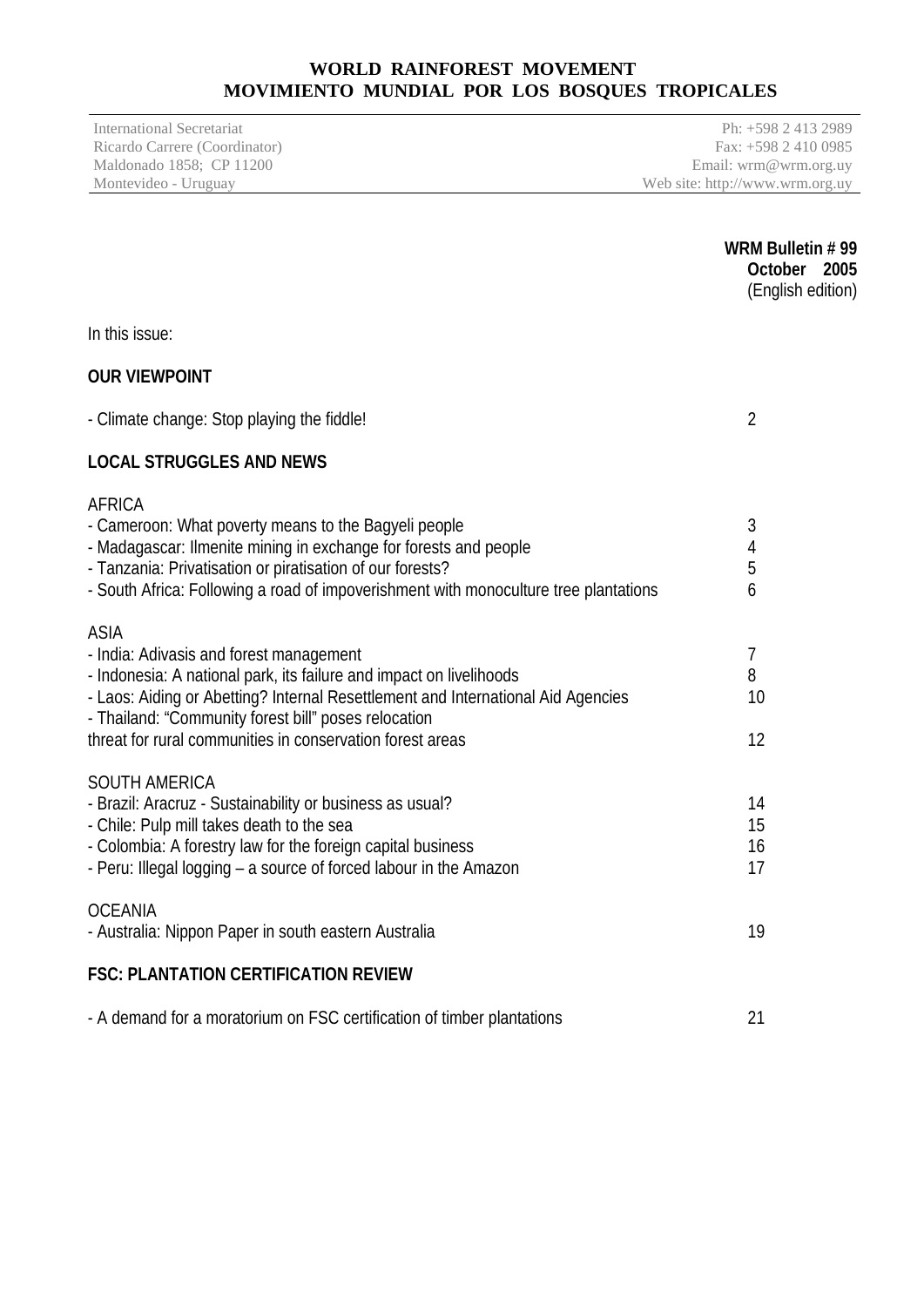### **OUR VIEWPOINT**

### <span id="page-1-0"></span>**- Climate change: Stop playing the fiddle!**

Climate change is already happening. The recent hurricanes in the Caribbean, Central America, Mexico and southern US –and their terrible death toll- are not normal natural events: they are human-made disasters resulting from well-known causes. Unless those causes are seriously addressed, millions of people will continue to suffer from climate change impacts, ranging from extreme droughts to extreme flooding and storms.

In spite of their stated commitments, governments –North and South- have until now done little to solve the problem. The story goes that while Rome burned, Nero played the fiddle. A similar situation is now happening: while fossil fuels and forests burn, our governments choose to play the fiddle, pretending that the market will eventually solve the problem. Unfortunately, it won't. On the contrary, it is the market itself which makes the absurd seem reasonable and the reasonable to appear impossible.

It is clearly absurd to pretend that planting millions of hectares of trees will in some way "compensate" carbon emissions from fossil fuel burning. It is obvious that the net biospheric carbon pool will continue to increase as more carbon is extracted from the underground and pumped into the biosphere. But the market –and the oil industry- loves this approach. A new commodity –carbon- has been created and much money can be made out of it. The absurd has become reasonable.

We, they, everyone, knows that drastic political measures need to be put in place, regardless of whether they make economic sense or not. If a loved one is seriously ill, no-one thinks in terms of "how much will it cost to save him or her"? One does whatever is necessary for saving that life. The planet's climate is very sick and a similar approach is needed. Phasing out fossil fuels as fast as possible should be number one on the agenda. This would be the reasonable thing to do. But deeply entrenched economic interests oppose it and declare it "unviable". Halting deforestation should be number two on the agenda, but "market forces" continue to promote forest destruction for economic gain, thus making forest conservation impossible.

It would be simple to put the blame on the current US president, but the truth is that few –if any- governments are actively doing something to seriously address climate change. Northern and Southern-based oil companies continue exploiting and exploring for yet more oil. Oil is made cheap while alternative energies are made expensive. Energy efficiency and conservation are but marginal cosmetic measures to reassure the public that something is being done. Some forest areas are declared as "protected" to allow for the continued destruction of the remaining forests. Carbon sink tree plantations continue being implemented in the South in spite of their absurdity.

Within such context, the only possible solution lies in the hands of normal people, who are still capable of distinguishing between what's reasonable and what's not. It is them who will put pressure on governments to implement the necessary measures to halt climate change before it's too late. Nero may have had the excuse of being mad; our governments don't. The peoples' message must be loud and clear: stop playing the fiddle and act now!

 $\bullet$  top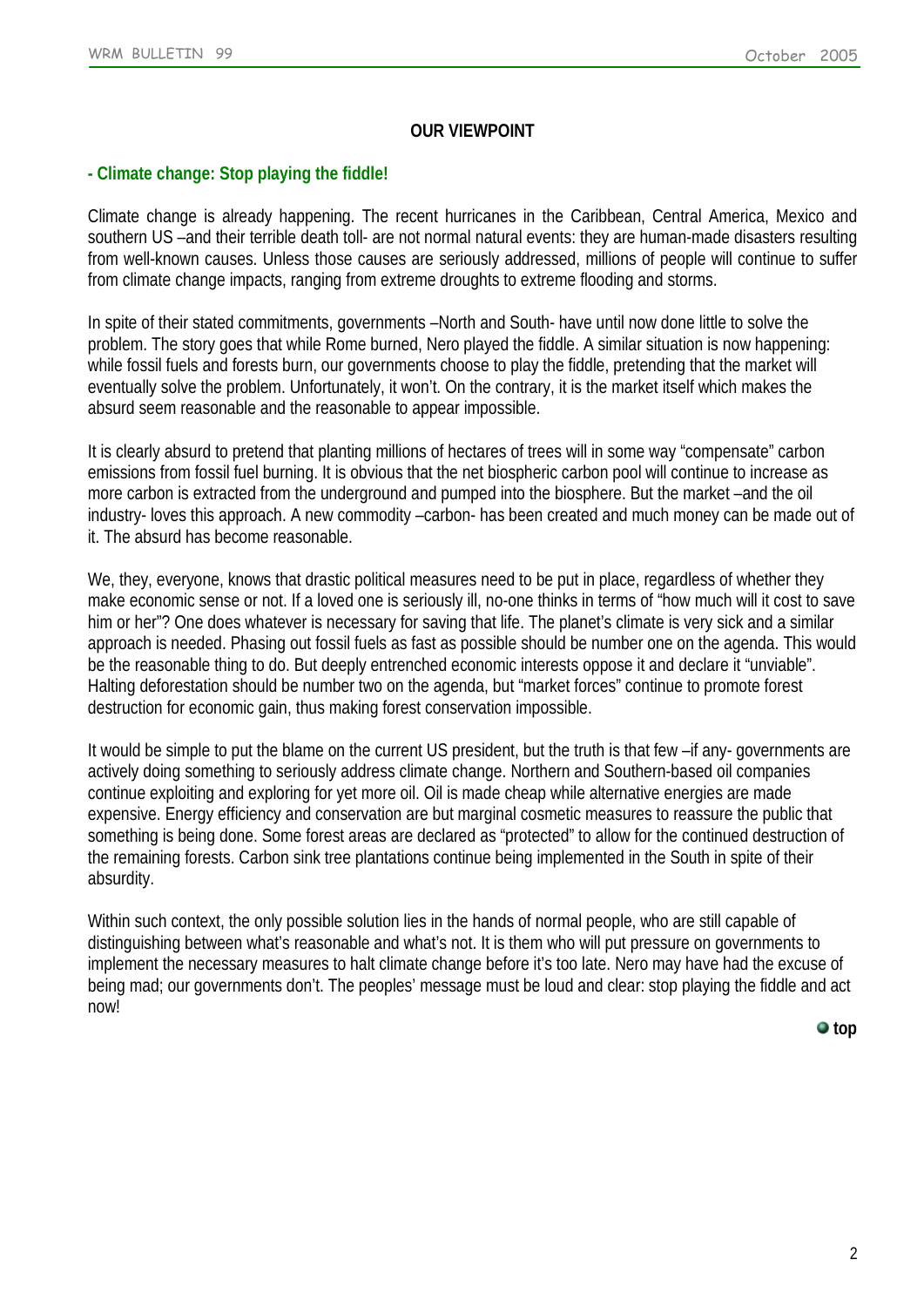# **LOCAL STRUGGLES AND NEWS**

# AFRICA

### <span id="page-2-0"></span>**- Cameroon: What poverty means to the Bagyeli people**

To outsiders, the Bagyeli may appear very poor. They have next to nothing in the way of material possessions, little or no money, and are still often without a permanent house. Yet one of the most important indicators of wealth for these peoples is the access they enjoy to the forest and its resources and the amount to which they are able to participate in decision-making processes relative to their livelihoods.

In 2000, Cameroon's Poverty Reduction Strategy Paper was approved by the World Bank, making the country eligible for debt relief. However, Friends of the Earth Cameroon raised concerns that the voices of indigenous and tribal peoples such as the Bagyeli have not been heard, and that their perception of poverty and aspirations regarding development are not represented in the strategy.

The Bagyeli 'pygmies' living in the Campo Ma'an national park in southwest Cameroon have sustained themselves for centuries using their vast knowledge of the plant and animal life of the surrounding forest. They traditionally survived by hunting, fishing and gathering honey, fruit, wild yams, caterpillars and snails. When they track animals, they cover themselves with a powder made from the bark of the Moabi tree as camouflage. A nomadic people until recently, they sheltered themselves in temporary huts made of sticks and leaves.

Although a few Bagyeli still follow the traditions of their elders, intensive logging, agriculture and a pipeline traversing their lands have threatened their traditional lifestyles as well as those of other pygmy groups. For the Bagyeli, limited access to the forest affects their traditional livelihoods and leads to marginalization, discrimination and impoverishment.

Since the inception of the Campo Ma'an national park, which was created by the government as compensation for the environmental damage caused by the Chad-Cameroon pipeline, the food security and even the very survival of the Bagyeli people has been threatened due to restrictions placed on their hunting activities. This area is known for its remarkable biodiversity – nearly 390 invertebrate species, 249 fish species, over 80 amphibian species, 122 reptile species, 302 bird species, and around 80 species of large and medium-sized mammals – all of which have been conserved and sustainably managed by local and indigenous peoples for generations.

Since 2003, Friends of the Earth Cameroon, the Forest Peoples Programme and the Rainforest Foundation have supported the Bagyeli in the documentation of their use of the forest and its resources through a process called "participatory mapping". Participatory mapping, widely used by indigenous communities in Latin America and Southern Asia, entails the collection of detailed information by community selected cartographers about the land, its features and its resources. The outcomes clearly highlight the importance of the forest and its resources for the subsistence strategies of indigenous populations in Cameroon.

For the Bagyeli, the creation of protected areas on their ancestral territories has infringed upon their individual and collective rights, marginalizing and impoverishing them. They believe that any poverty reduction strategy proposed by the government or by external funders must include their participation, and must be based upon their collective right of access to land and forest resources.

"If you do not collect fruits, you cannot have soap; if you do not go fishing, you cannot eat salt; if you do not cultivate plantains to sell you cannot buy clothes. I am dirty and without clothes because I do not do anything. I have already been forbidden from entering the forest." (Indigenous Bagyeli person).

Adapted from "Nature: Poor people's wealth. The importance of natural resources in poverty eradication", July 2005, Friends of the Earth International,<http://www.foei.org/publications/pdfs/poverty.pdf>

**top**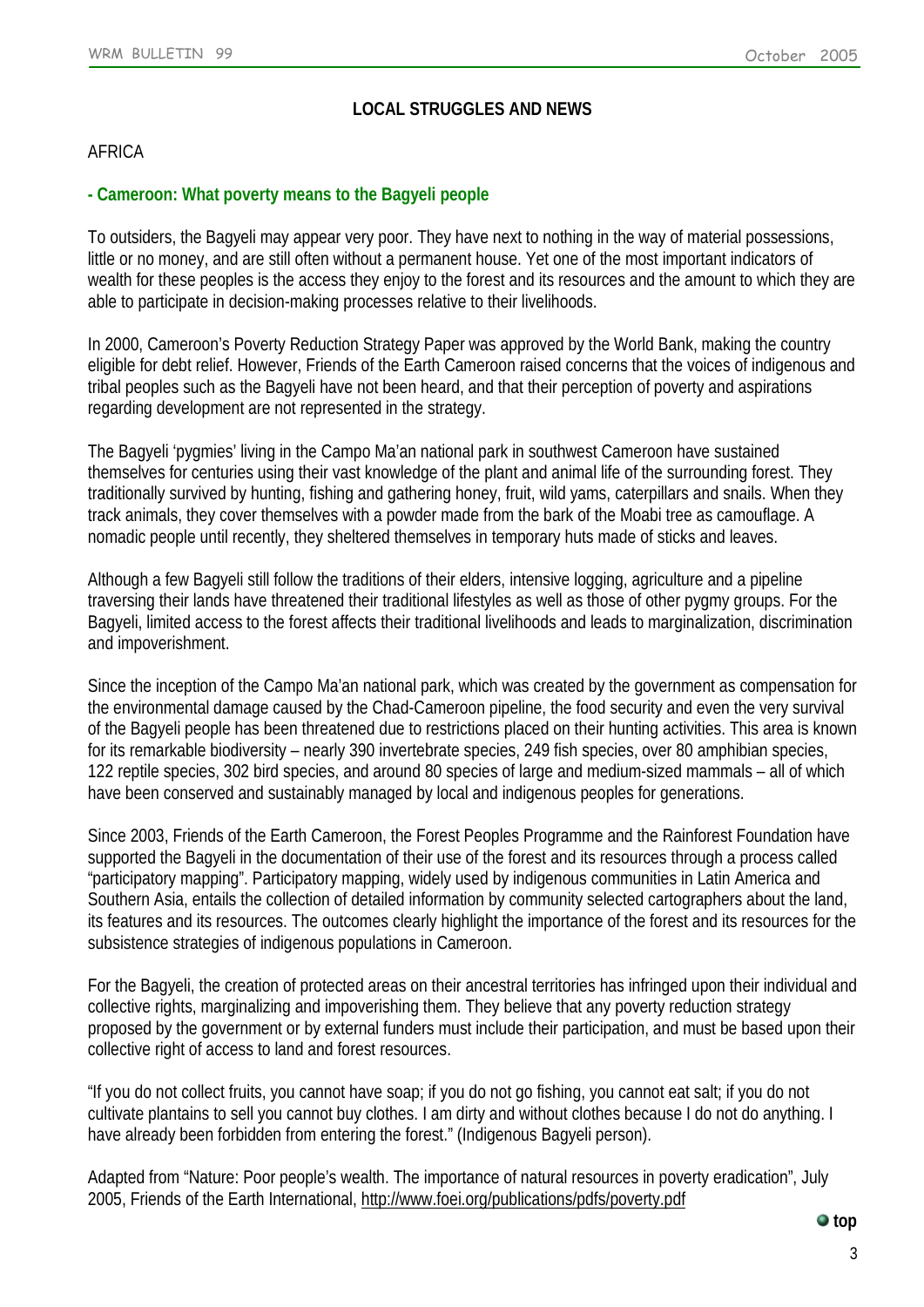## <span id="page-3-0"></span>**- Madagascar: Ilmenite mining in exchange for forests and people**

Mining giant Rio Tinto, the world's second largest diversified miner, has been given permission to open up an enormous mine on the Indian Ocean island of Madagascar that will involve digging up some of the world's most unique forest on Indigenous territory.

The \$775 million titanium dioxide mining projected to be carried out in the Fort Dauphin region of the island is being developed by QIT Madagascar Minerals, a subsidiary of Rio Tinto, with 20 per cent owned by the government and support from the World Bank.

Up to 1,000 hectares of land and coastal rainforest bordering the Indian Ocean will be dug up in different phases to extract ilmenite, the mineral which can be used to produce the white titanium dioxide pigment used more and more to colour paint, paper, plastics and toothpaste as lead paint is discontinued due to health impacts. The huge economic growth of China has led to enormous demand for the white pigment, at a time when other ilmenite mines in Australia and South Africa are being exhausted.

The first production will begin in 2008, once a new port has been built, partly with \$35 million of funding from the World Bank. The mining project is expected to have an initial capacity of 750,000 tonnes a year and the whole operation could last for 40 years.

Friends of the Earth has opposed the plans from the outset, and even one of their leading directors, Andrew Lees, died 10 years ago in the same forest while investigating the controversial plans for a mine. A botanist with a special passion for waterlands, he was investigating the effect it would have not only on its wildlife, but also on the Malagasy people, many of whom live in the forest.

Madagascar has more groups of unique animals that anywhere else on earth. There are 24 families of species that are found only on the island. Best known of Madagascar's animals are the lemurs, monkey-like creatures with large eyes, of which there are 32 different species. Other creatures under ecological stress are the ploughshare tortoise, the world's rarest tortoise, of which only a few hundred survive today, and the sideneck turtle.

Tony Juniper, head of Friends of the Earth, is aghast that the project has got the go-ahead. The day he got to know of the decision, he said: "This is a very sad day and very bad news for the people of Madagascar. Rio Tinto is exploiting natural resources in the developing world and, once again, it is the local people who will pay the price. This mine will not solve the terrible problems of poverty on the island, but it will damage its precious biodiversity". He said that it was time international laws were introduced to protect the interests of people and the environment. "It is becoming increasingly clear that companies cannot be trusted to do so."

Christine Orengo, Lees's partner said. 'There is terrible poverty in Madagascar, but this is not the best way to alleviate it. Thousands of foreigners will come in to take the jobs, and there are worries about the spread of diseases such as HIV. I fear it's going to destroy one of the most beautiful regions in the world.'

Rio Tinto has tried to preserve its image against criticisms and promised to replant the tropical forest they have to trash to get to the ilmenite working in areas of 50 hectares at a time. They would remove the ore from the sand and then replace the sand and replant it with trees. As if you can "plant" a thriving and biodiverse ecosystem like a forest!

Juniper said no company could guarantee that its plans would work out in the best way possible. 'You might have lots of plans for environmental protection, backed by lots of experts, but we are looking at a mine which will operate for 40 years.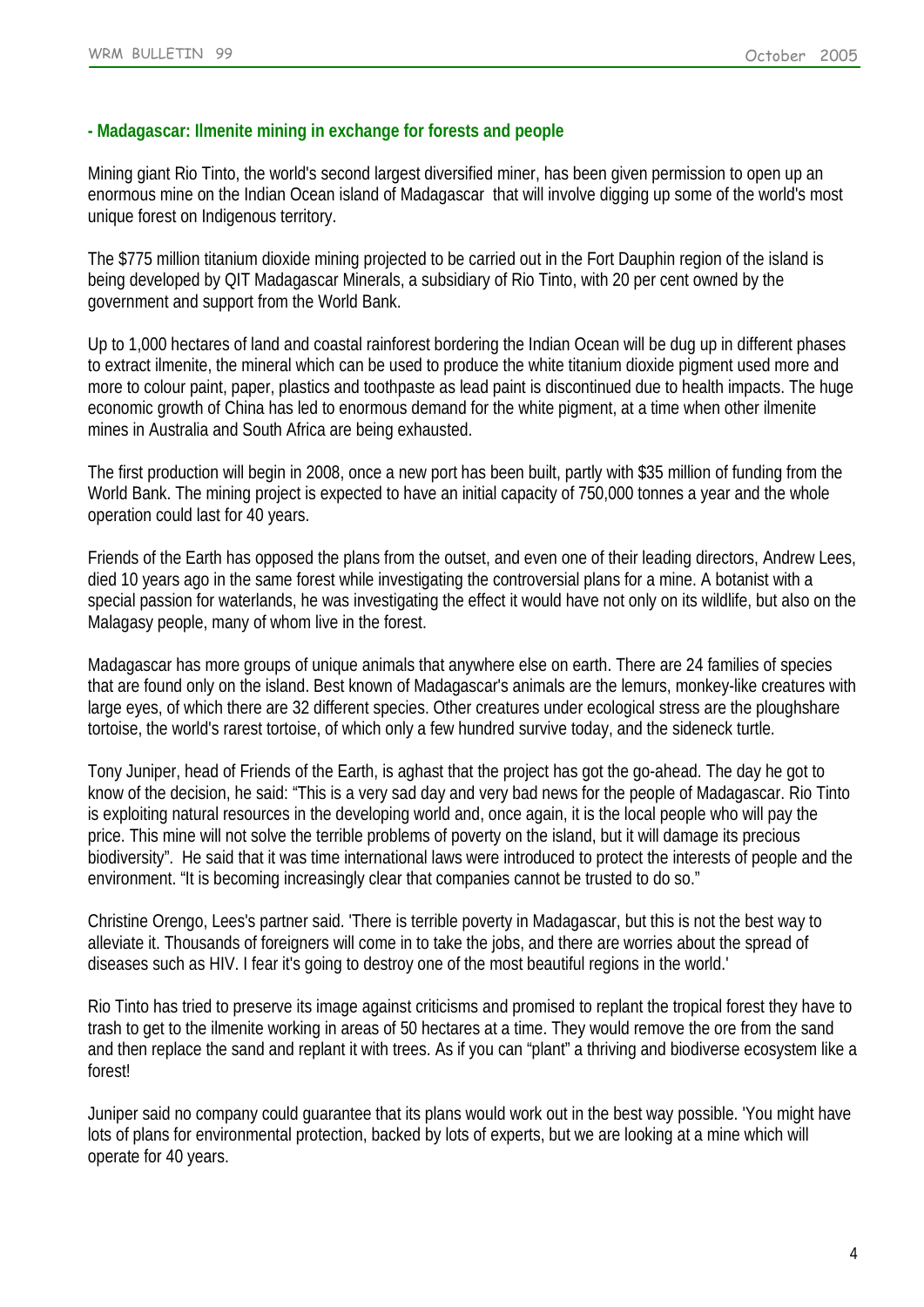"What are we going to do if, at the end of it all, there are species which become extinct and a habitat that is ruined and people who are still impoverished? Who's going to be held accountable for that? No one. It's the age-old story of multinationals getting exactly what they want, whatever the environmental cost."

Article based on information from: "Madagascar's unique forest under threat", August, 2005, The Observer, Guardian Unlimited, [http://observer.guardian.co.uk/international/story/0,6903,1544101,00.html;](http://observer.guardian.co.uk/international/story/0,6903,1544101,00.html) Rio Tinto Mine Lifts Hopes of Madagascar Progress, Planet Ark, Mines & Communities Website, <http://www.minesandcommunities.org/Action/press704.htm>

**top**

### <span id="page-4-0"></span>**- Tanzania: Privatisation or piratisation of our forests?**

The privatisation mania has gripped us like an unpreventable plague. The privatisation list is being expanded inexorably. Whether we admit it or not, and whatever the language we may use to rationalise it, the fact remains that privatisation is thrust down the throats of African governments by the BWIs (Bretton Woods Institutions) and the dominant Western powers. Even the so-called debt relief by the G8 is predicated on privatisation as one of the conditionalities. And the BWIs have a peculiar way of arguing.

The failures of privatisation are used to argue for more privatisation of more resources. The argument goes, "if you don't privatise enough, you cannot reap its benefits". And, of course, the success of privatisation per force calls for more privatisation. Either way, the argument is self-fulfilling.

The first rationale was that loss-making parastatals were a burden on the taxpayer. Privatisation would ensure that they were turned into efficient, tax paying enterprises. Yet, of course, the first parastatals to be privatised, like the breweries, were not loss making. You have to be a genius to make a loss in a beer business. Their "quick successes" in terms of turnover and tax revenues were used to justify other privatisations.

Obviously, no private investor would want to buy a loss making enterprise. So they have to be sold at dirt-cheap prices without liabilities and losses. Liabilities have to be taken over by the state, which means the very taxpayer who was supposed to be rescued from the loss making parastatal in the first place. Invariably, one of the first casualties of privatisation is workers, thousands of whom are made redundant. The new owners refuse to pay retrenchment benefits. The government has to do it, if at all. So the taxpayer assumes another liability while at the same time some of the tax payers fall out of the tax payers list as they join the queues of job-seekers.

No private profiteer would want to put in his capital unless he makes profit, and, not just profits, but high rates of profit. Africa today offers very high rates of return on capital, what with its rich resources and dependent governments. As Mwalimu (Julius Nyere) once said, Africa attracts only missionaries and mercenaries: missionaries to console its poor, and mercenaries to oversee its pillage.

But profit-making assumes certain minimum conditions. It is the state which has to take on the burden of creating the enabling environment for capital to make profits: build the infrastructure and supply water and electricity and telecommunications at cheap rates; control recalcitrant workers; maintain law and order and facilitate various service providers -from the entertainment industry to catering to security companies- to service the new "community of expatriates". It is believed that Africa today has more expatriates than at the time of independence.

But then our water and electricity and telephone parastatals are not efficient. Their tariffs are high. Our markets are below standard; our meat is not hygienic and our tomatoes and onions and oranges do not meet the minimum size. So utilities too have to be denationalized, if not by outright sale, then via leasing and management contracts. Squatters have to be cleared to make way for supermarkets and expatriate villages to supply roasted meat from South Africa and cereals from Switzerland.

But it is not easy to turn around utilities into profit making ventures. Their plants and machinery are outdated. Their billing systems have lots of leakages. Since profits or commissions depend on revenue, more efficient water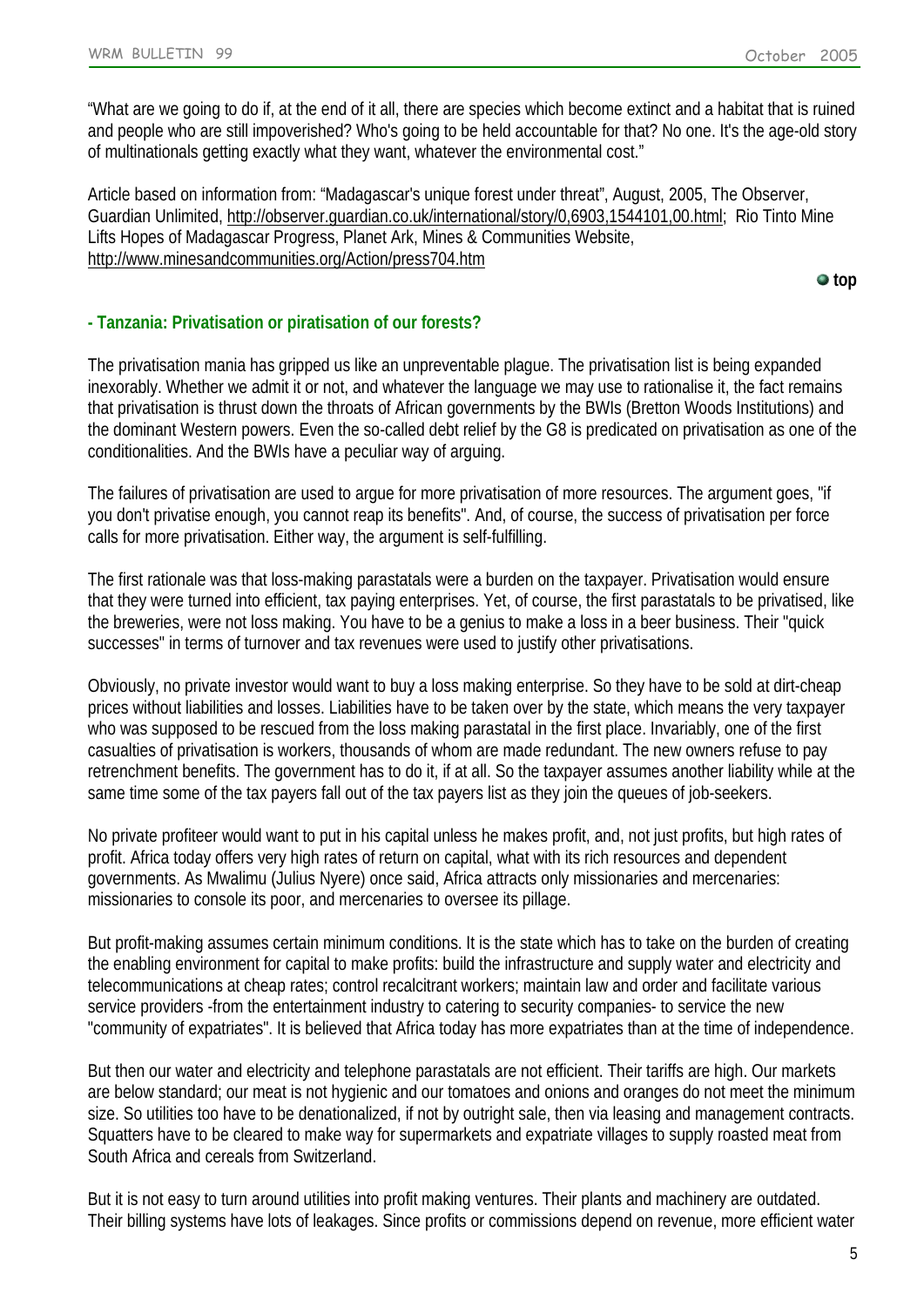meters and electric meters have to be imported. Once again the state is called upon to provide enabling finance for rehabilitation. It is obliged to take loans from the World Bank and elsewhere to help the investor to import the necessary machinery. Of course, the loans have to be serviced and repaid from the taxpayer's money -whether the existent or yet-to-be-born. While public debts mount private profits rocket, all in the name of development.

But corporate profit making has to look for new terrains constantly. From producing commodities to turning pubic goods into commodities, the corporate capital moves from manufacturing to public services, education and health and water and energy and from commoditizing land to privatising forests.

Privatisation and commercialisation of forest products is the new trend. A recent story in Tanzanian newspapers reported the deal to lease out the Longuza Teak Plantation to Kilombero Valley Teak Company (KVTC) and is only a tip of the iceberg. Forests have become important to corporate capital not only for timber resources but for bio-resources. By the same token, the implication of delivering forests to corporate capital goes beyond the issues of deforestation, as corporate capital turns them into producers of raw material for their veritable workshops of genetic engineering.

Privatisation of forests and forest products has elicited a lot of resistance in Latin America and Asia and even some developed countries including Canada and the United States. The implication and effects of privatising forests are far reaching. These have been debated and discussed in other countries.

We need to learn from the experience of others and re-assess our own. Let the Longuza incidence open up a wide ranging debate on the issues of privatisation generally, but more particularly, the implications of privatising in whatever form -one of the most important resource and heritage, our forests.

Let us not deliver our future livelihoods into the hands of corporate pirates.

By Issa Shivji, Pambazuka News,<http://www.pambazuka.org/index.php?id=29614>

**top**

### <span id="page-5-0"></span>**- South Africa: Following a road of impoverishment with monoculture tree plantations**

Like other countries invaded by monoculture tree plantations (or the "green cancer", as some South Africans call them), South Africa shows that those schemes have not been aimed at ameliorating local peoples' quality of life. On the contrary.

Adding to the information delivered by the report on the impacts of outsourcing on forestry (see WRM Bulletin N° 96), shocking statistics came out of the first forestry sector empowerment charter workshop held in East London on September 12.

"The issue of labourers getting paid between R20 and R22 [3-4 US dollars] per day is of major concern to us," said Thami Zimu, a South Coast sugarcane and timber farmer, who spoke on behalf of contractors.

"The broad-based black economic empowerment (BBBEE) charter should seek to give guidelines on how to avoid this."

She said the low labourers' wages were largely due to the very low rate at which sub-contractors were paid by major contractors.

One participant said it was unfortunate that the major contractors in the forestry sector were not part of the public hearings. "If they were here we would detail to them the great pain and abuse that we, including women and the youth, endure while working as labourers in rural areas. "A number of women are loaded on the back of trucks and are ill-treated, while getting low wages," said the representative of the ORTambo district.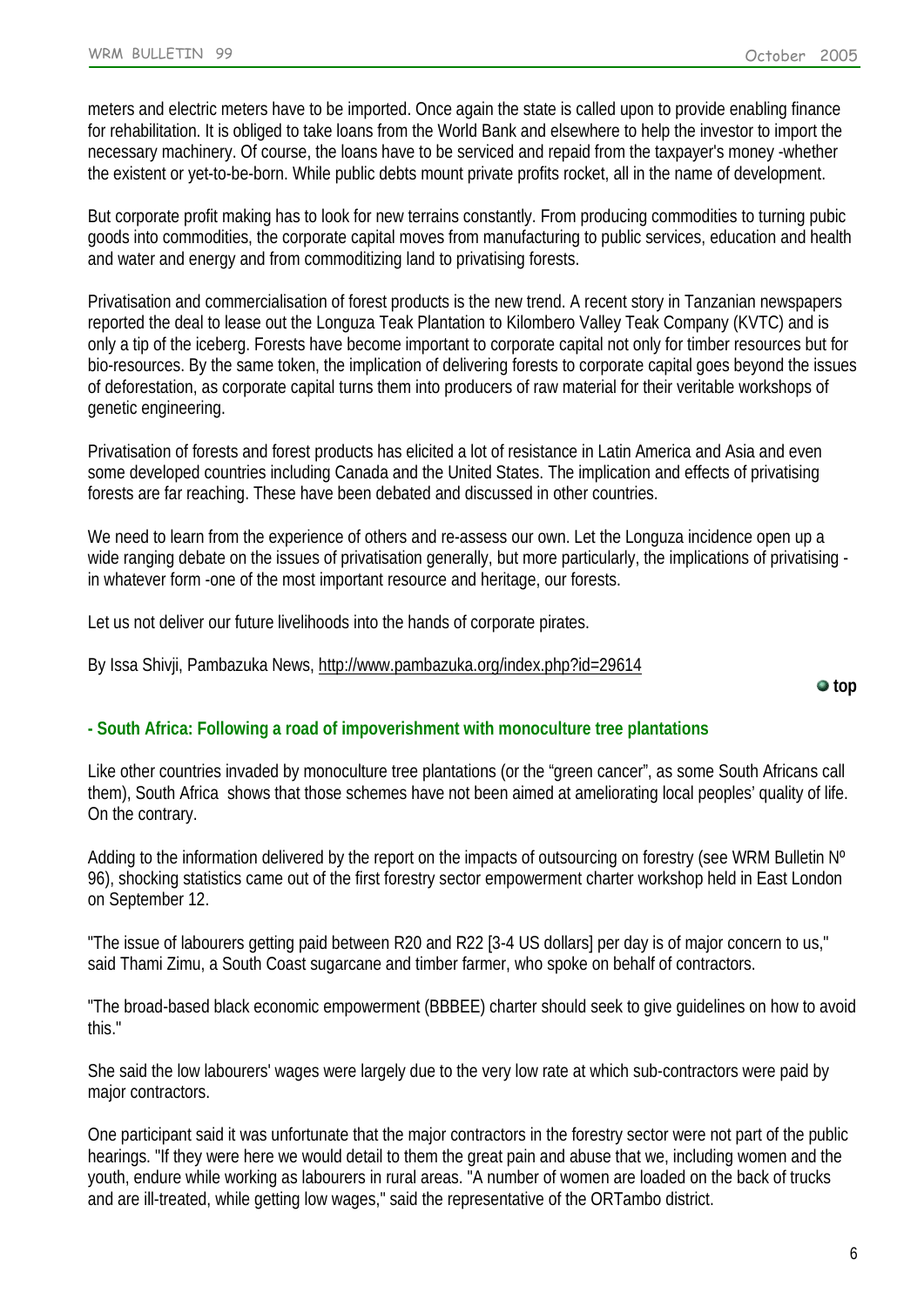Unequal power relations between sub-contractors and major contractors were denounced as a key cause of problems in the sector and related to the state's high outsourcing rate, estimated at about 90% of all forestry activities.

Adding to a legacy of social, economic and environmental devastation from the old colonial structures, monoculture tree plantations have nothing but followed a road of impoverishment, more inequality, exclusion and environmental degradation.

Article based on information from "South African forestry labourers are paid as little as R20 a day", Zine George, [http://www.dispatch.co.za/2005/09/13/Easterncape/dpay.htmls](http://www.dispatch.co.za/2005/09/13/Easterncape/dpay.html)ent by Phillip Owen, GEASPHERE, E-mail: [wac@geasphere.co.za,](mailto:wac@geasphere.co.za?subject=Bulletin%2099) [www.geasphere.co.za](http://www.geasphere.co.za/)

**top**

### ASIA

#### <span id="page-6-0"></span>**- India: Adivasis and forest management**

India's forests, the foundation of the nation's ecological security, are being lost to a plethora of commercial enterprises at an alarming rate. The latest statistics released by the Forest Survey of India shows that the country has lost over 26,000 sq. km of its dense forests during the period 2001-2003. With over 3000 species of flowering plants and about 200 species of animals of the country having been already categorized as being threatened, this massive loss of forest is surely to have added to the decimation of biodiversity.

This is happening at a time when the whole world, sans USA, is counting down to the year 2010 by when substantial reductions in the loss of global biodiversity should be achieved through the implementation of the Convention on Biological Diversity (CBD), to which India is a Party. India's massive failure in the sustainable management of its forests largely lies in the exclusionary and regimental nature of the forest management regime shaped by the colonial legacy and informed by the casteist worldview that regards with contempt those at the bottom of the social pyramid.

At the root of the deepening forest crisis is the displacement of the Adivasis, the country's indigenous people, as the traditional caretakers of India's forests. The Adivasis, the original custodians of our forests, who had defended the forests from the savage assaults by the British colonialists and struggled against a multitude of commercial exploitations in the post colonial political order, have been systematically disenfranchised and alienated from the forest management by the conservation regime, including the wildlife and forest laws. The proposed Scheduled Tribes (Recognition of Forest Rights) Bill is, therefore, not only a means to undo the historical injustice done to the Adivasis as the introduction to the draft bill rightly claims, but also provides the much-needed opportunity to win back the world's largest population of indigenous people as the caretakers of our forests.

It is not surprising that some elements have come out against the proposed law, which in some ways marks a paradigm shift. The doctrine that generates opposition to building partnership with Adivasis in the management of forests holds the autochthons and the rest of the marginalised as the Other and cannot come to terms with even an infinitesimal elevation in the status of the subaltern. Conservation is only an alibi for this doctrine. For, the world has already discarded the exclusionary dogma of conservation that characterized the approach that we had imported from the West.

The CBD, which is legally binding, is based on the triple objectives of conservation, sustainable use and equitable benefit sharing and provides for the participation of the indigenous people in the management of biodiversity. One of the three ongoing working groups established by the Convention process is to address the issues associated with the use and protection of the traditional knowledge of the indigenous people. However, India has made a mockery of the CBD by creating a national law- the Biological Diversity Act- which limits itself to addressing issues related to regulating access to biodiversity, blissfully feigning ignorance of the existence of the indigenous people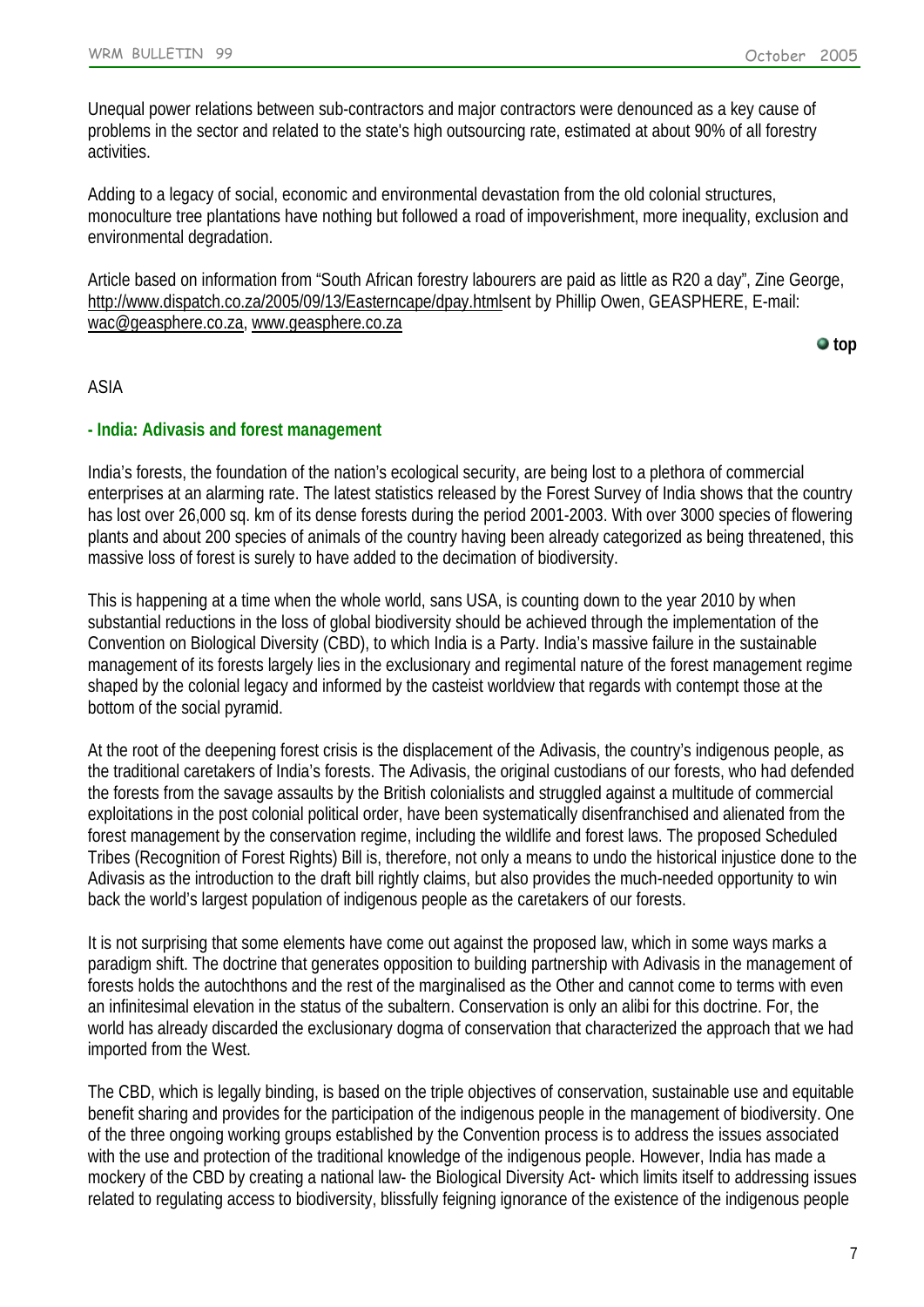(in a manner reminiscent of defeating the spirit of the innovative Man and Biosphere Program by simply redesignating some existing protected areas without reforming the management system)

The Agenda 21 adopted by the 1992 UN Conference on Environment and Development (UNCED) in all its four component programs addressing terrestrial living resource management underlines the role of the indigenous people and in addition includes a specific thematic program for strengthening the role of indigenous people in the sustainable management of such resources. Further, the Johannesburg Summit, held ten years after the UNCED, in its Plan of Implementation, calls for enabling the indigenous people to contribute to the implementation of the objectives of CBD and explicitly recognises their role in conserving and using biodiversity in a sustainable way.

It has been the World Parks Congress, its 1962 session in particular, that was largely instrumental in pushing the doctrine of violent and exclusionary form of protected areas in the developing world, modeled along the US' Yellowstone National Park, in the establishment of which over three hundred native Americans were killed and several thousands displaced. In a turn around, the 2003 edition of the Congress underlined the importance of participatory and collaborative forms of protected area management, and specifically called for the restitution of the traditional lands taken away from the indigenous communities, which is what the draft bill is seeking to achieve. There has been a marked increase in the number of protected areas across the world in recent years exceeding over one hundred thousand sites, covering more than ten per cent of the earth's terrestrial area. It is pertinent to note that a large number of the recently created protected areas are indeed sustainable resource use reserves.

Addressing the 1972 UN Conference on Human Environment that for the first time put environment on the global political agenda, the late Prime Minister Indira Gandhi told the West that poverty was the worst form of pollution- a statement subsequently made famous by our conservation bureaucrats in successive multilateral forums. However, a few months after her return from the Stockholm Conference she was to deepen the poverty and destitution of a huge mass of Indians, ironically in the name of conservation, through the Wildlife Protection Act that challenged the very existence of Adivasis whose life is organically linked to the wildlife, as if the havoc played by the illegitimate Indian Forest Act, 1927 that formalized the colonial appropriation of India's forests weren't enough. The tragic disappearance of tiger from Sariska, in spite of having spent Rs ten million (US\$ 232,500) per individual tiger within the reserve over the past 25 years, as revealed by the Tiger Task Force, is instructive of the failure of the regimental conservation project.

There is no reason for India to prolong the twin crises of accelerating biodiversity degradation and endangering the Adivasi population even after more than half a century of formal independence. The enactment of the Adivasi forest rights bill should be seen as the first essential step in reforming the country's forest management regime in order to seek the partnership of the most original conservationists to protect and sustainably use the country's most critical ecological endowment.

### By S Faizi, e-mail: [ecology@zajil.net](mailto:ecology@zajil.net?subject=Bulletin%2099%20)

**top**

# <span id="page-7-0"></span>**- Indonesia: A national park, its failure and impact on livelihoods**

Local conversations about the classification of the Mount Merapi forest area into a national park often end up questioning why it was established as a park at all.

Mount Merapi forest ecosystem is located at 600 to 2968 meter above sea level, in Yogyakarta Province, Republic of Indonesia. With an area of 8,655 hectares, it is mostly covered by mountain tropical forest which is the source of living of a million people in four districts.

Surface water that comes from Mount Merapi is divided into 3 directions: Progo watershed in the west part, Opak watershed in the middle and Bengawan Solo watershed in the east part. These watersheds have been supplying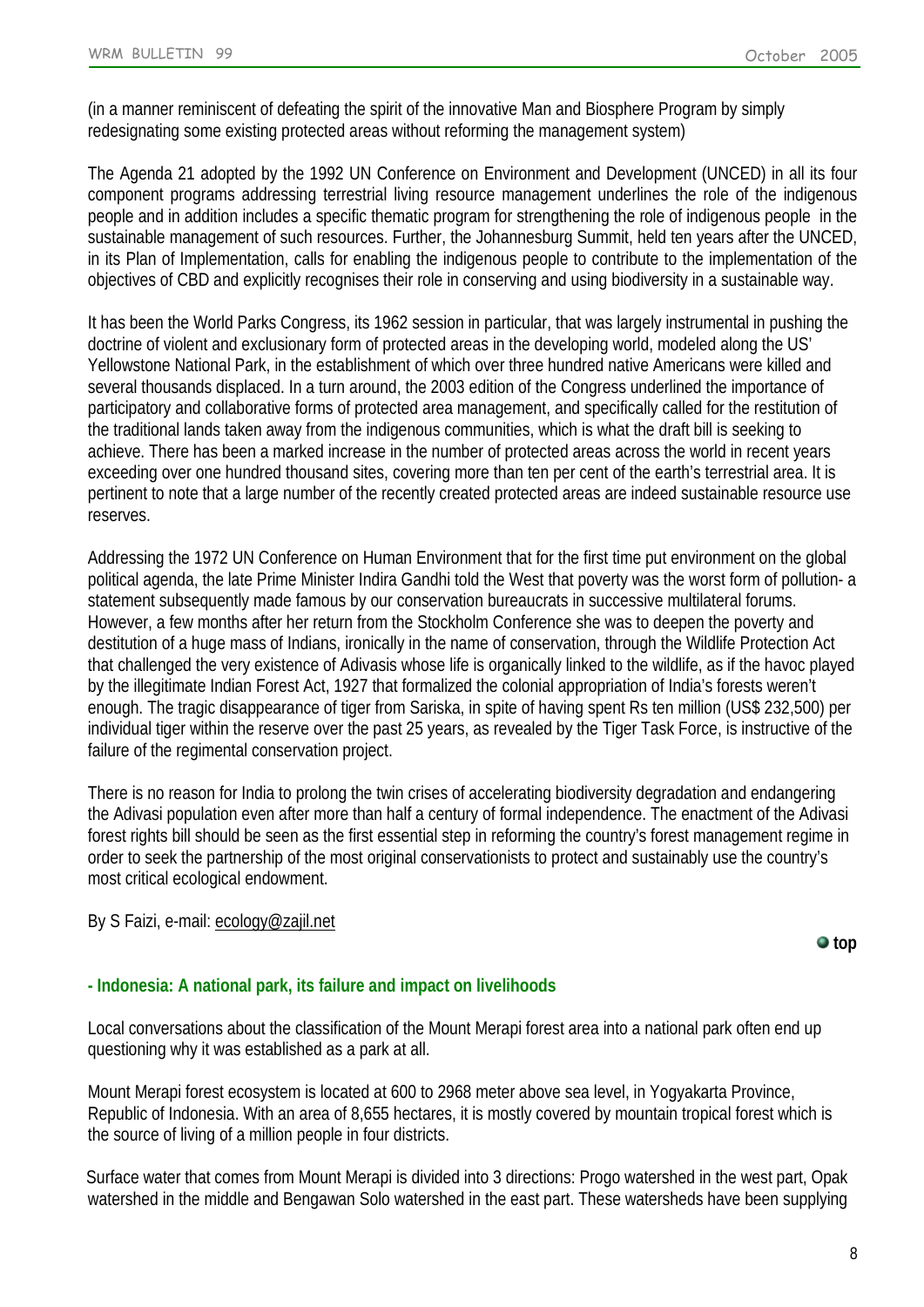water for consumption, irrigation, and industry for more than 5 million people of the Jogjakarta and Central Java provinces.

Unsustainable management of Mount Merapi is threatening its very existence. Water privatization by a commercial company is preventing about one thousand farmers from planting their farms; sand mining exploitation reaches 3,5 million cubic meter/year, wellspring sources have been quickly degraded, and flora and fauna is being destroyed.

But the paradigm of the government is still the same: exploitation of resources for cash without any consideration of long term use. Economics is put beyond environment and sustainability.

Many in the area expressed their opposition to the government's plan to classify the area into Mount Merapi National Park (MMNP), when the process began in 2001. Disregarding opposition, the Indonesian Ministry of Forestry issued a decree that officially changed the forest into a protected area on May 4, 2004.

We who oppose the measure denounce that the ministerial decree violates legal principles as well as principles of transparency, democracy and human rights, and is an expression of government's arrogance.

The decree goes against an earlier decree from the same ministry that sets out due process prior to the gazetting of a national park. The decision also contravenes Law No 22/1999 on regional autonomy because it ignores the authority of regional governments and legislative councils in the area.

The concept of national park first emerged in Western countries and was strongly influenced by classical concepts of conservation --a region tightly protected with no one allowed to touch it. It later developed into an ecofascist conservation model that placed undisturbed "nature" as a top priority even if it meant getting rid of the local inhabitants.

The world's first national park was established in the U.S. in 1872 with the gazetting of the Yellowstone National Park. The park's management did not allow anyone to make use of the natural resources in the park, disregarding the fact that it was the home of indigenous tribes. Conflicts were unavoidable and led to the forced eviction of the indigenous communities from the region.

Unfortunately, many countries, including Indonesia, were inspired by that model. In 1980, the Indonesian government established the first five national parks.

The government applied the concept without considering its suitability to the country's social and economic conditions, apparently preferring to please Western countries rather than its own people. The fact that 42 national parks have been established across the country one after another without comprehensive studies on how the existing parks have been managed, proves so.

The conditions in many of the regions named national parks have worsened since they were gazetted as such. Instead of preserving the area and generating positive spin-offs, the establishment of national parks has often resulted in damage and disadvantage. The Mount Leuser, Mount Halimun, Kutai, Bukit Tiga Puluh, Tanjung Puting, Mount Palung, Ujung Kulon, Lore Lindu, Rawa Aopa, Komodo, Lorentz, and Wasur national parks are examples of how such conservation model leads to social and economic problems, and environmental degradation rather than preservation.

The application of the national park concept in Indonesia is not just at a theoretical level, but also at the policy and management levels. At the policy level, for example, through the National Park Management Body, the government discriminates between the rights of the management body and those of the people, who are considered subordinate to the management body. They have to obey the body without question while it applies fascist regulations that were made for the government's interests. Law No 5/1990 on the conservation of natural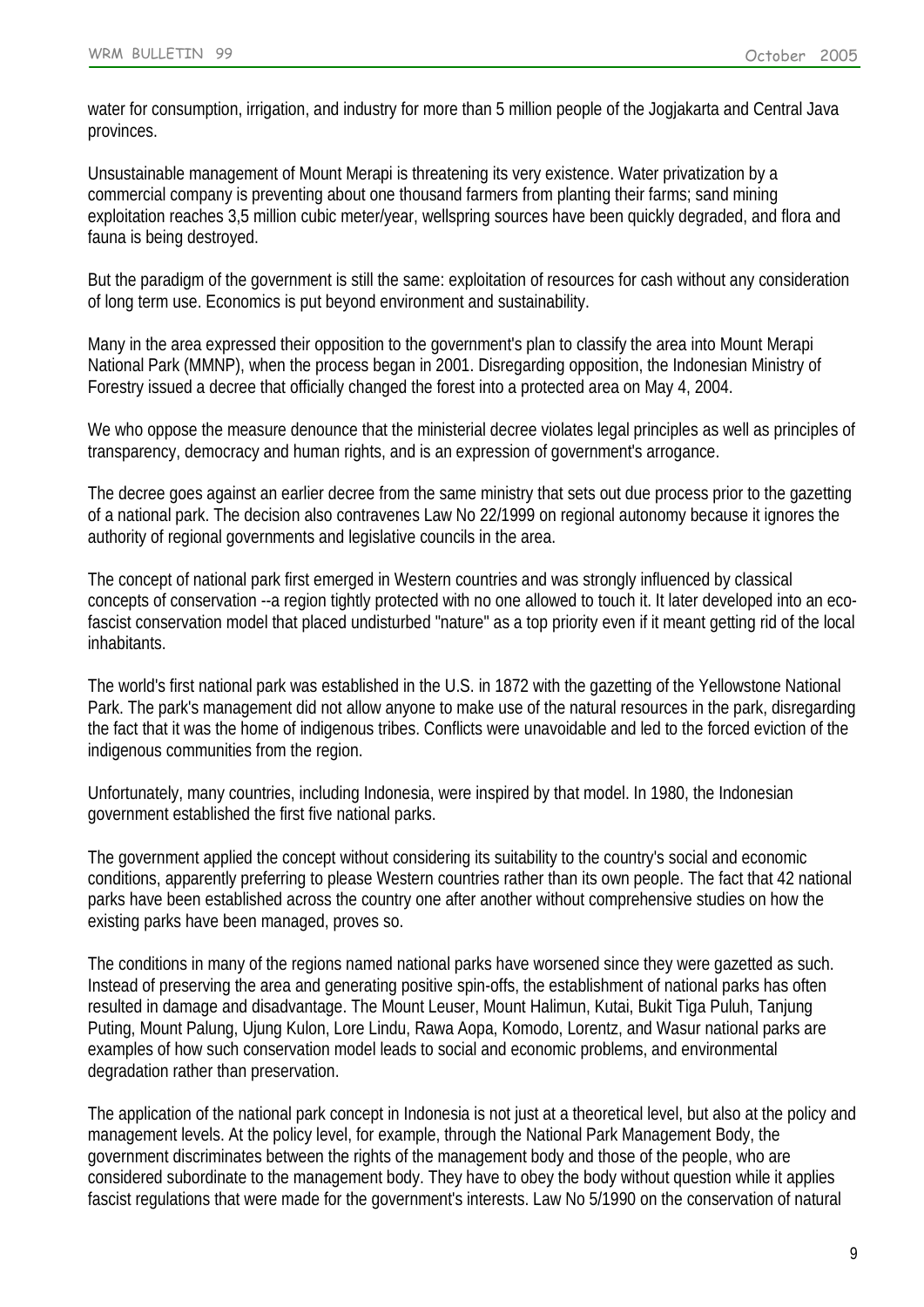resources and ecosystems, which makes no mention of the people's role and rights regarding natural resources, is an example of this arrogance.

The management body organization, too, is not only government-biased but, like other state organizations, suffers from corruption. As the manager of national parks, the management body holds almost complete authority. There is no room for the rights of the surrounding communities. That national park management is often corrupt is shown through its cooperation with business and the military in illegal deforestation --activities that have long been well known. The massive illegal logging that occurs in almost all national parks outside Java, including the Tanjung Puting and Mount Palung national parks, involves the management body management, businesspeople, and military personnel.

This cooperation also leads to the massive theft of biological resources, the eviction of the indigenous inhabitants and the openings of new mining sites inside supposed "national parks".

National parks in Indonesia do not mean conservation; they mean more damage to nature and the impoverishment of local communities.

One should well ask why the government established the Mount Merapi National Park without conducting comprehensive, participative studies prior to it. To my belief, the same problems in other areas will reoccur in Merapi. Why? Because the local community and the Merapi ecosystem are inseparable and interdependent.

For hundreds or maybe even thousands of years, the surrounding communities have been wisely guarding Merapi because it guarantees their livelihoods through its clean water, green trees and because it provides food, shelter and medicines.

Will the establishment of Mount Merapi National Park fix the problems caused by sand quarrying on the slope of Merapi which in turn has caused damage to its forest and dried out its springs? Will the management of the National Park care about the fate of the evicted communities after the arrival of new "investors"? I really don't think so. The National Park system will never be able to answer these problems; it will instead create new ones that will further tarnish this beautiful area.

The problems of Merapi cannot be answered by classifying it as a national park. Only by empowering the local community and integrating the management of the Merapi area to involve all the stakeholders through the principles of cooperation, trust, participation and conservation, will we answer the area's problems.

What this area needs is a people-based conservation model, not a national park concept that has only proved to be a recurrent failure.

We won't let Merapi be another entry into the long list of national park disasters in Indonesia and also in many parts of the world, will we?

By: Mimin Dwi Hartono, Wana Mandhira, Institute for Advocacy and Environment Conservation, e-mail: [kaliurang@indo.net.id,](mailto:kaliurang@indo.net.id) [wamatour@yahoo.com](mailto:wamatour@yahoo.com)

**top**

# <span id="page-9-0"></span>**- Laos: Aiding or Abetting? Internal Resettlement and International Aid Agencies**

A massive restructuring of Lao society is currently taking place. Over the last decade, the Lao government has moved tens of thousands of Indigenous Peoples from their remote upland homes to lowland areas and near roads. While the government's programmes are aimed at "poverty alleviation" and "development", the impacts on the resettled communities' livelihoods, food security and environment have often been devastating.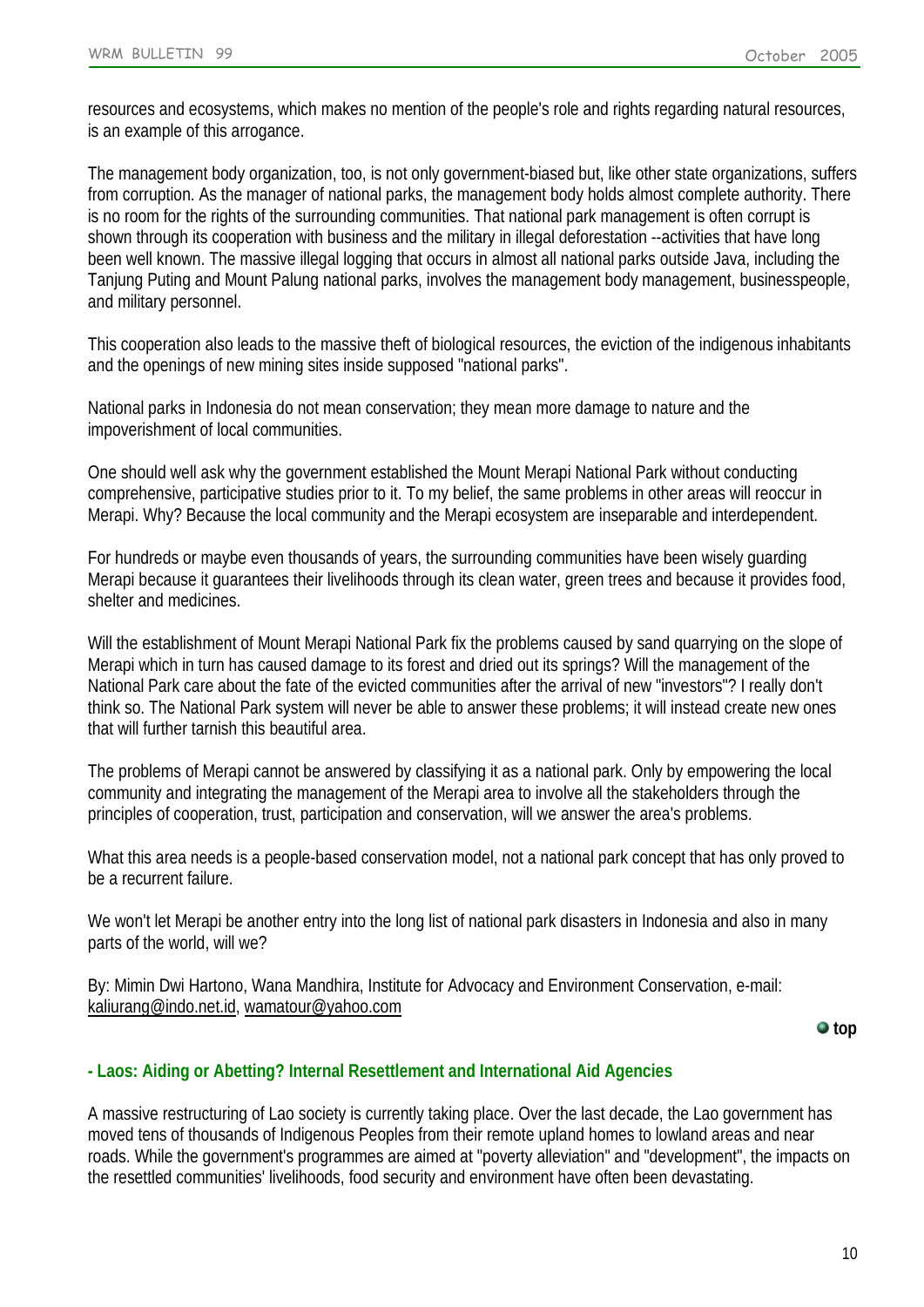"Tens of thousands of vulnerable indigenous ethnic minority people have suffered and died due to impacts associated with ill-conceived and poorly implemented internal resettlement initiatives in Laos over the last ten years," write Ian Baird and Bruce Shoemaker in a recent report on resettlement in Laos.

The report, titled "Aiding or Abetting? Internal Resettlement and International Aid Agencies in the Lao PDR", criticises the response of many international aid agencies to the problems caused by resettlement.

Baird and Shoemaker, both of whom have worked in Laos for many years, ask whether some aid agencies are in effect "facilitating violations of the basic rights of impacted communities through their support for internal resettlement".

The problems caused by internal resettlement in Laos have been well documented. In 1997, French anthropologist Yves Goudineau led a research team which documented death rates of up to 30 per cent in upland communities that had been resettled. The report was published by the United Nations Educational, Scientific and Cultural Organisation (UNESCO) and the United Nations Development Programme (UNDP). In 2000, the Asian Development Bank sponsored a Participatory Poverty Assessment led by anthropologist James Chamberlain. This assessment revealed that many villagers believe that their poverty is newly created and due in large part to government programmes involving resettlement. The report states that by reducing swidden cultivation, the Lao government has not decreased poverty, but actually increased it.

Baird and Shoemaker list 18 other studies by NGOs, UN agencies and academics which confirm the impacts on resettled communities in Laos. "To our knowledge," they write, "there is not a single study reporting that resettlement has benefited indigenous ethnic communities in Laos."

Some organisations, including the Swedish Agency for International Development Cooperation, Concern Worldwide and the Canada Fund, are actively resisting further resettlement in Laos, for example by working in villages in remote upland areas, demonstrating that there are alternatives to resettlement.

Others, however, are actively promoting resettlement. Finn Reske-Nielsen, the UNDP Resident Representative in Laos, appears oblivious to the evidence in reports published by his own organisation of the impacts on resettled communities. He argues that "Voluntary relocation makes good sense in a sparsely populated country like Laos, where it is difficult to bring educational, health and other essential services to the people."

Baird and Shoemaker point out that there is nothing inevitable about resettlement in Laos: "It is being forced upon communities through a combination of specific political, social and environmental policies and actions." Some aid agencies, such as the ADB, require resettlement to achieve their long-term objectives. "Regional integration, promotion of industrial forestry and cash cropping, industrialization, and the opening of markets require the type of demographic changes in rural Laos that internal resettlement is helping bring about," write Baird and Shoemaker.

In 2004, Sandro Cerrato, the European Union's chief of mission in Vientiane, produced a concept paper which called for a new dialogue between large aid agencies and the Lao government on resettlement. Cerrado suggests that aid agencies should support resettlement so that it is done better.

Baird and Shoemaker point out that some organisations have criticized Cerrato's concept paper as being based on a series of false assumptions. Cerrato assumes that resettlement will relieve poverty. In fact, resettlement has "contributed to long-term poverty, as well as environmental degradation in the uplands and the lowlands, cultural alienation, and increasing social conflicts," write Baird and Shoemaker.

Cerrato assumes that aid agencies can differentiate between voluntary and involuntary resettlement. But in the Lao context it's difficult to tell the difference, argue Baird and Shoemaker: "almost all of what is classified as voluntary resettlement in Laos is, in reality, not villager-initiated."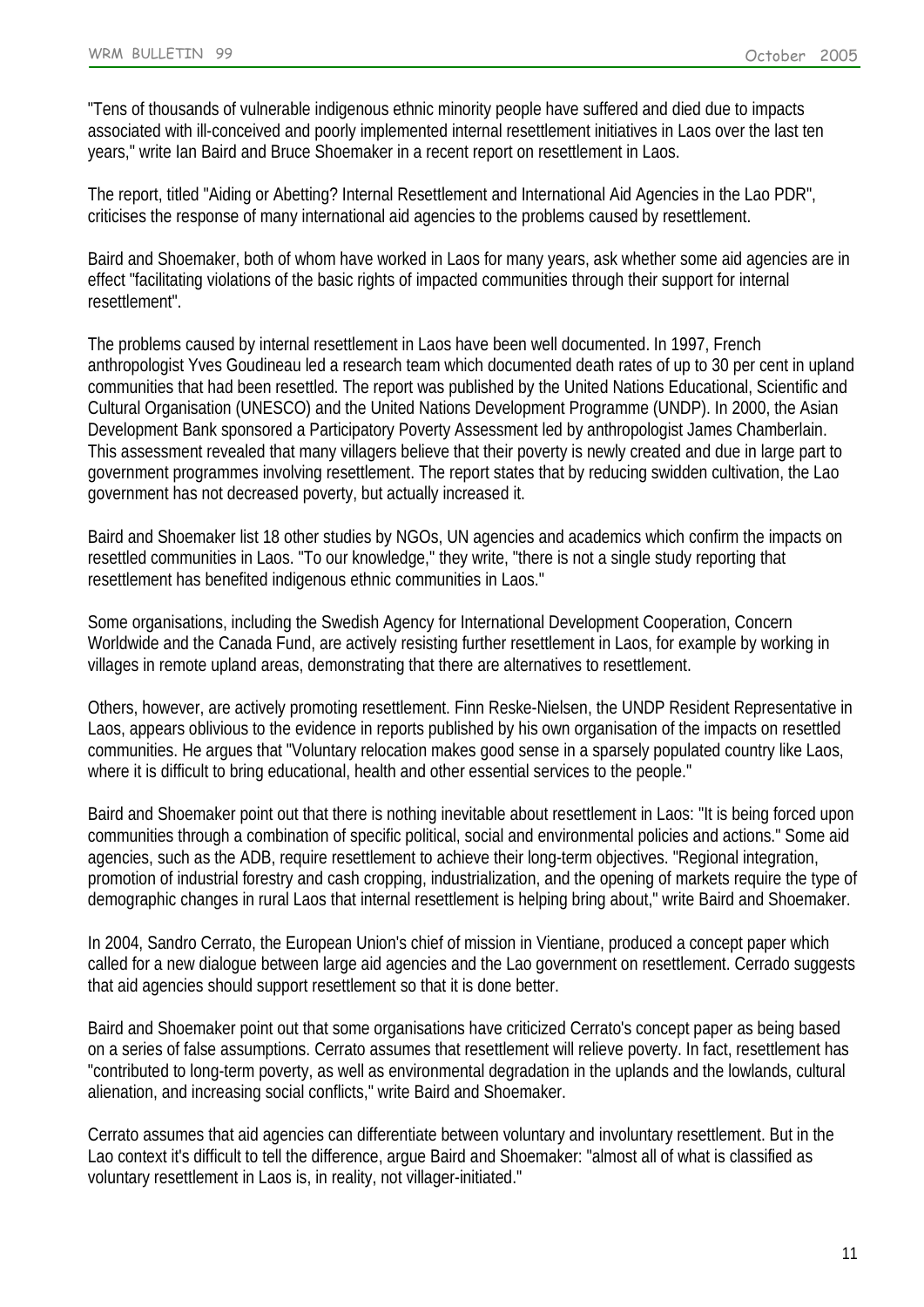Cerrato assumes that resettlement is inevitable and that aid agencies are powerless to promote alternatives. He assumes that more money and better implementation would somehow improve resettlement, even though there is no evidence to support this. He ignores the fact that upland communities have the right to decide their own future and assumes that they are not capable of doing so.

International aid agencies operate in Laos with very little accountability. They face no scrutiny from the statecontrolled media. International aid agencies rarely have to justify their policies or actions to local communities or institutions. They do not need to worry about local monitoring or "watchdog" groups, or the possibilities of legal action when their actions end up harming local communities.

Although Cerrato seems to ignore the extensive research on the impacts of resettlement in Laos, it is unacceptable for the EU to argue that it is unaware of the potential consequences of supporting further resettlement in Laos. Baird and Shoemaker point out that it is still unclear how the EU initiative will develop. But if it goes ahead as currently structured, the EU could be seen as actively complicit in the violation of the human rights of upland ethnic communities in Laos.

"Aiding or Abetting? Internal Resettlement and International Aid Agencies in the Lao PDR", by Ian Baird and Bruce Shoemaker is published by Probe International and is available here: [http://www.probeinternational.org/pi/documents/mekong/AidingOrAbetting.pdf.](http://www.probeinternational.org/pi/documents/mekong/AidingOrAbetting.pdf)

By Chris Lang, e-mail: [chrislang@t-online.de](mailto:chrislang@t-online.de)

#### **top**

### <span id="page-11-0"></span>**- Thailand: "Community forest bill" poses relocation threat for rural communities in conservation forest areas**

In an ironic twist, Thailand's Community Forest Bill intended as a formal framework to define rights of communities to co-manage forest areas now threatens to resettle rural communities especially ethnic peoples living in the uplands and conservation forest areas.

On 15 September 2005, a joint House-Senate committee scrutinising the draft law ruled that community forests be prohibited in "prime forest areas". The panel voted in favour of a proposal by the Natural Resources and Environment Minister Yongyuth Tiyapairat to set up "special forest zones" where human activities, including establishment of community forests, are prohibited.

The panel's ruling means all human settlements in these forest zones must be relocated once the bill becomes law. According to Yongyuth, a special forest zone is an area with a slope of more than 30 degrees, with high levels of biological diversity, and located in upland areas.

There are about 2.8 million hectares of such forest areas nationwide, mostly located in conservation forests that include national parks, wildlife sanctuaries, classified watersheds and no-hunting zones. No clear figures exist but it is estimated that one million families throughout the country including ethnic communities live and farm in these areas.

More than ten years of drafting and negotiations between government officials, local community groups and nongovernmental organisations (NGOs) led to the draft community forest bill which would be Thailand's first legislation recognising the legal status of communities living in and around Thailand's National Forest Reserves to use, manage and protect their forests in co-operation with the Royal Forestry Department (RFD).

The forest bill is also one of the first pieces of legislation to use a Constitutional mechanism that allows local people to propose legislation with the support of 50,000 signatures – local people from all over Thailand gathered 52,698 signatures and presented the community forest bill to Parliament in early 2000.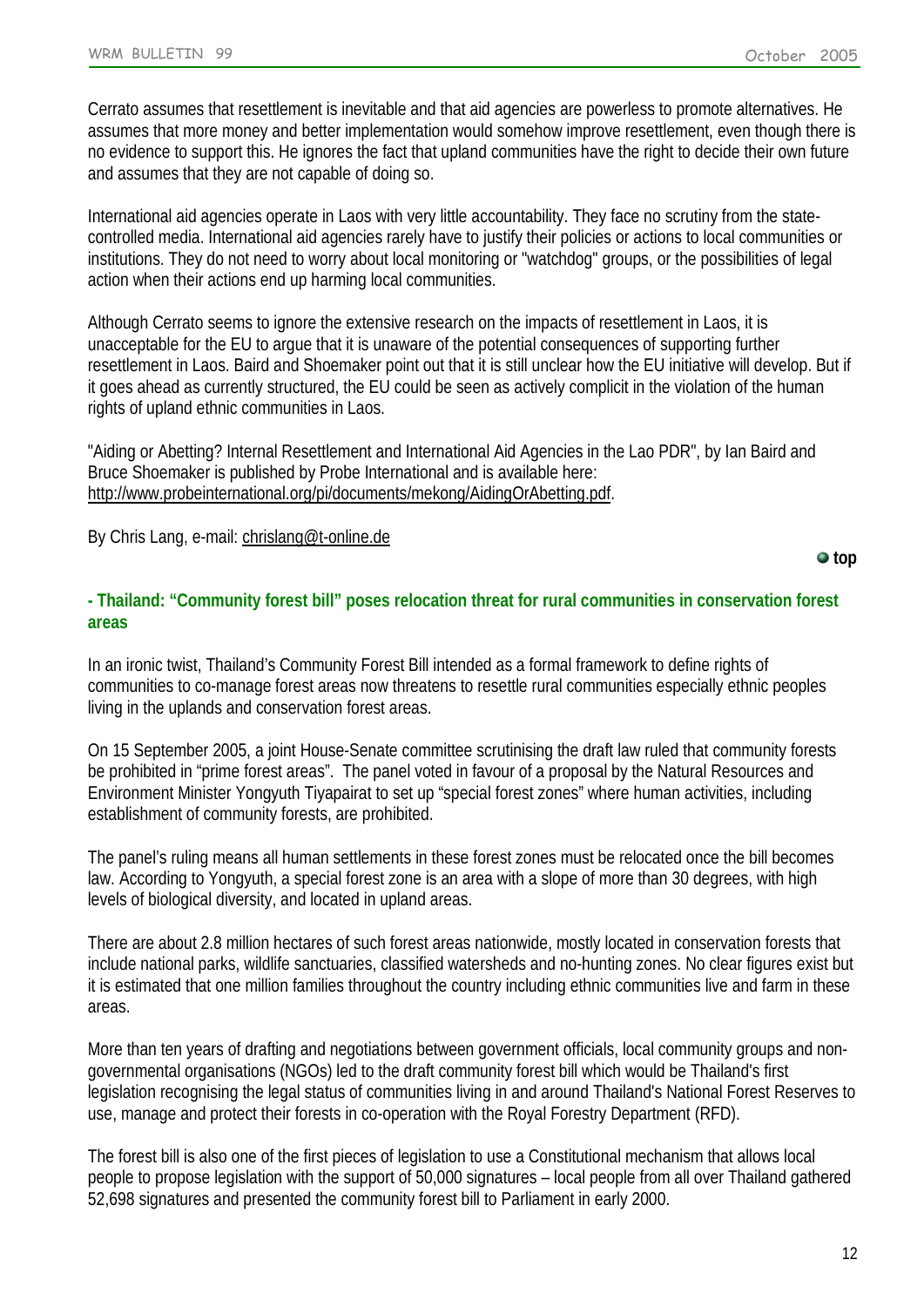The Lower House of Parliament passed the bill. But subsequently, the Upper House (Senate) blocked the bill and proposed amendments that forced the draft into review by a joint panel comprising members of both the Upper and Lower Houses of Parliament.

Permsak Makarabhirom, forestry academic in Kasetsart University and a member of another drafting committee that scrutinised the bill said that the joint panel's proposal for "special forest zone" subverts the original intent of the bill by excluding communities living in protected forest areas and violates the rights of forest-dependent communities.

"It contradicts the spirit of Thailand's Constitution such as Article 46 that supports local rights to management of natural resources," he said.

More than 8,000 "community forests" all over Thailand are being used, protected and managed by local communities, some over several generations. The draft bill was intended to legalise these community forest areas and provide official recognition for local people's forest conservation efforts.

However, the RFD and some nature conservation groups have consistently opposed the draft bill's proposal to establish community forests inside protected forest areas. In its rush to convert reserve forest to protected area status, the RFD demarcated many areas occupied and used by local people as national parks and wildlife sanctuaries. This resulted in a situation where most protected areas in Thailand are surrounded or partially occupied by an alienated local population who feel that their legitimate property rights have been appropriated.

The RFD prefers resettlement of village people living in forests or imposes severe restrictions on their use of forests. The RFD approach, however, has so far failed both to prevent the continuing deforestation of Thailand's remaining forests from widespread illegal logging involving powerful business interests and to support the livelihoods of rural communities.

Moreover, previous state attempts at forcible resettlement of communities living in forest areas have mostly increased impoverishment of local communities, worsened rural conflicts and caused further loss of forest areas as displaced people clear forests elsewhere.

Farming along with a mix of other activities including seasonal job-seeking in urban areas provides livelihoods for many village communities. And the potential income generation in community forests is also now widely accepted particularly for economically-poorer families with limited incomes due to moderate land holdings, lack of education or old age that can get access to non-timber forest products.

Decho Chaiyapap, coordinator of the Chiang Mai-based Community Forests of North Thailand, a coalition of nongovernmental organisations (NGOs) and farmers in northern Thailand, said villagers disagreed with the panel's resolution since it restricts them both from accessing forests and practicing agriculture in these areas. "It is not clear how the "special forest zone" would be specifically defined or by whom. So we cannot say for certain how many families would be affected," he said.

Questions also remain whether the joint panel had the legal mandate to amend the provisions of a bill that had already been approved in the Lower House of Parliament. Civil society groups have petitioned Prime Minister Thaksin Shinawatra in a letter stating that: "The joint panel's amendments violate the draft community forest bill passed in Parliament that allows for community forest to be established in protected forest areas." The letter also stated that the panel's proposal for special forest zones is a violation of the draft bill's intention to "support local management of forest areas both inside and outside the conservation forests since forest management solely by the state has not only proved ineffective but also worsened forest destruction in Thailand."

By Noel Rajesh, Chiang Mai University, Unit for Social and Environmental Research (USER), e-mail: [rajesh@sea](mailto:rajesh@sea-user.org?subject=WRM%20Bulletin%2099)[user.org](mailto:rajesh@sea-user.org?subject=WRM%20Bulletin%2099)

#### **top**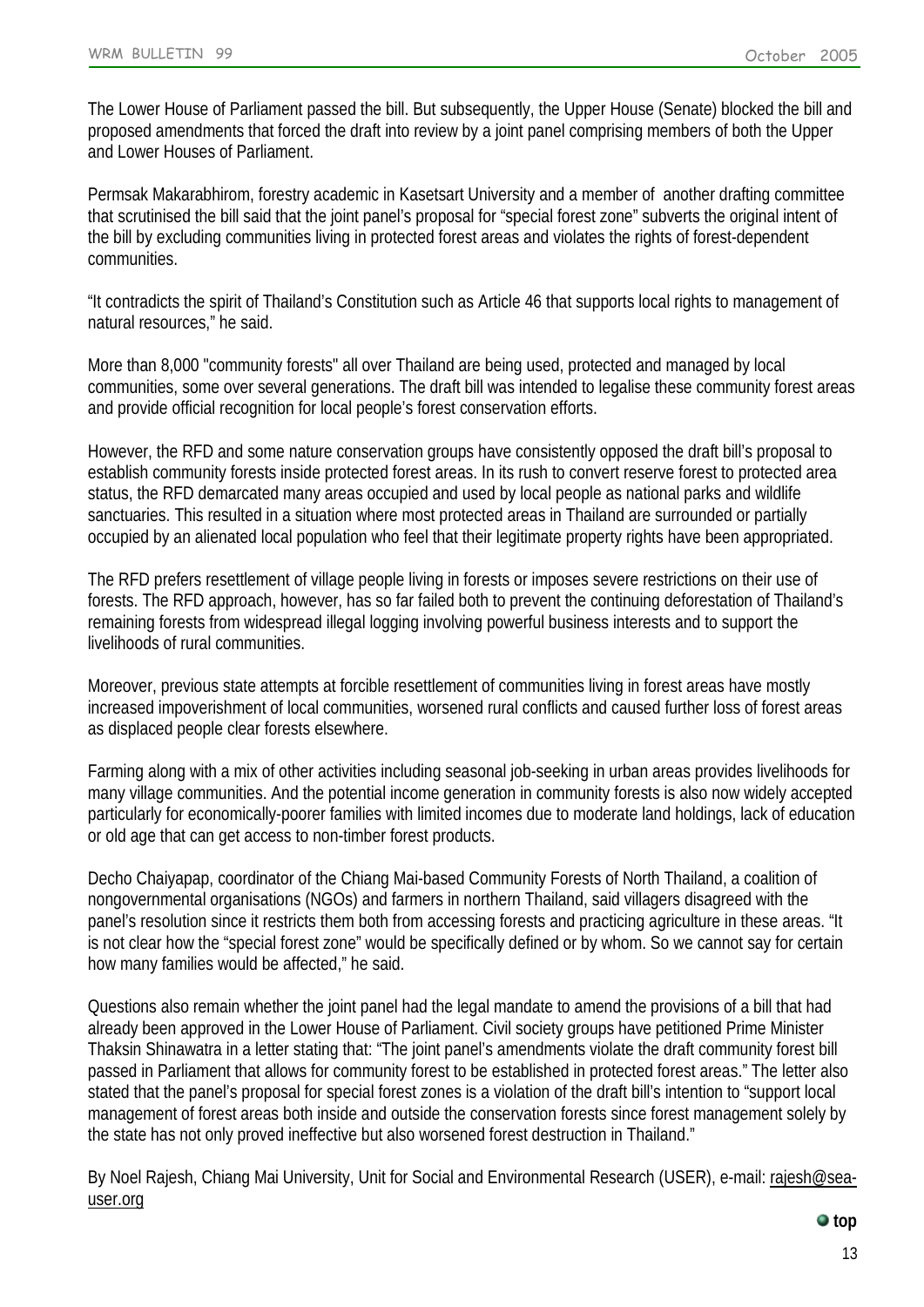### SOUTH AMERICA

### <span id="page-13-0"></span>**- Brazil: Aracruz - Sustainability or business as usual?**

Six months ago, indigenous Tupinikim and Guarani people reclaimed just over 11,000 hectares of their land from the Brazilian pulp giant Aracruz Celulose. They chopped down thousands of eucalyptus trees to demarcate their territory and built two indigenous villages with a large meeting house and several other houses on the land. Several indigenous families are living in the houses.

Earlier this month, 300 Tupinikim and Guarani and their supporters occupied the central administration building of Aracruz's pulp mill complex for 30 hours, to protest against Aracruz's interference in the official recognition of their land rights.

Tupinikim and Guarani people have been attempting to recover their lands from Aracruz since 1979. In 1997, FUNAI recognised 18,071 hectares as belonging to the Tupinikim and Guarani people. However, they were only able to reclaim about 7,000 hectares of this land because of pressure from Aracruz on the federal government.

Aracruz Celulose started its plantation operations in the Brazilian state of Espírito Santo in 1967, during the military dictatorship which ruled Brazil from 1964 until 1985. "When the company came, the people left. They weren't able to defy it. They were forced to leave and even threatened," Eugenio Francisco, a Tupinikim of the village of Lancha told researchers from FUNAI, Brazil's indigenous affairs agency in 1994. "The company took everything," he said.

Aracruz built its first pulp mill on the site of a Tupinikim village called the Village of the Monkeys. Aracruz forced approximately 7,000 families to move from the land it occupied.

Today, Aracruz is the world's largest producer of bleached eucalyptus pulp. In 2004 the company produced 2.5 million tons of pulp, 97 per cent of which was exported. Aracruz's largest customers are Procter & Gamble and Kimberly Clarke, accounting for 45 per cent of the company's sales.

Aracruz owns 252,000 hectares eucalyptus plantations in the states of Minas Gerais, Bahia, Rio Grande do Sul and Espírito Santo. In addition, the company runs a "Forestry Partners Programme" covering 71,000 hectares of eucalyptus trees, managed and planted by farmers.

To make way for its plantations, Aracruz destroyed more than 50,000 hectares of Mata Atlântica forest. Pairs of tractors with a chain tied between them drove through the forest, destroying everything in their path. Animals were crushed by falling trees or machinery. Aracruz has also been fined by IBAMA, Brazil's environmental protection agency, for planting in protected areas.

Rivers and streams have dried up as a result of Aracruz's eucalyptus plantations. The company has dammed rivers and diverted water from the Doce River to its mills, further impacting water flows in the region. Fishing has largely disappeared from many of the rivers in the region.

In January 2004, in an attempt to improve its image, Aracruz hired a UK-based consulting firm called SustainAbility. SustainAbility was founded in 1987 by John Elkington, the author of such books as "The Green Capitalists" and "The Green Business Guide". He describes his work over the last 25 years as "focusing mainly on trying to achieve sustainability with business, through markets."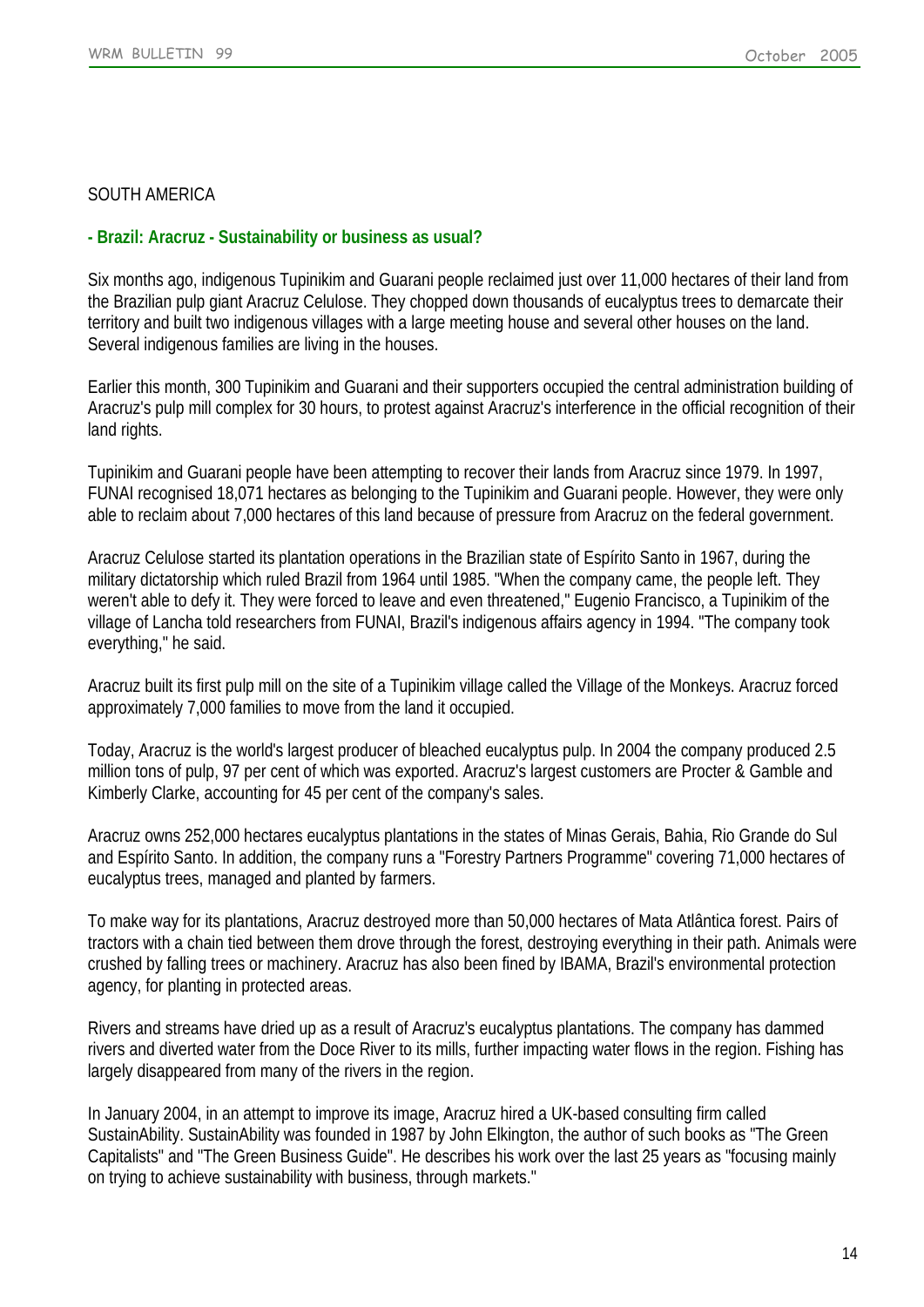SustainAbility is developing a Sustainability Plan for Aracruz. Jodie Thorpe of SustainAbility explained that SustainAbility "identified three areas of Aracruz's framework as initial priorities for improvement: stakeholder engagement, transparency and governance."

But SustainAbility's web-site includes very little information about Aracruz and nothing at all about Aracruz's record. It makes no mention of the Tupinikim and Guarani's struggle for land.

None of the reports that SustainAbility has produced are publicly available. "While we encourage and support transparency, I hope you can appreciate that we are not at liberty to share this work publicly," explained Thorpe.

Far from criticising Aracruz, SustainAbility's web-site states that "Aracruz Celulose has a long-standing commitment to sustainability."

I wrote to Elkington to ask him how he responds to the criticism that SustainAbility is helping to greenwash a controversial company. "That absolutely is not the intent" he replied. Elkington explained that the SustainAbility web-site refers to Aracruz's "clear corporate commitment" to sustainability. "In my mind," he wrote, "there is no question that Aracruz still has a huge amount of work to do before it can claim to be anything like a 'sustainable company'". On this last point, then, we agree.

I visited Aracruz in August 2001. I was there to take part in an international seminar on the impacts of eucalyptus plantations. Aracruz was also invited. I was looking forward to hearing how Aracruz staff would respond when faced with hundreds of community members who live with the impacts caused by the company. Aracruz, however, declined to attend the seminar.

While I was there, I visited Tupinikim and Guarani villages, and listened to the problems they had faced since Aracruz had taken over their land. I saw the vast areas of sterile, industrial eucalyptus plantations. A Tupinikim village I visited was surrounded by plantations. I saw Aracruz's massive, stinking pulp mill. I heard about how the company releases its waste water at night. And I took part in a march with hundreds of people through Espiríto Santo to protest against Aracruz's activities.

A few years ago, Elkington wrote that "Much of what passes for sustainable development looks very much like business more or less as usual." Elkington's consulting firm, SustainAbility, it seems, is currently proving this statement to be true.

By Chris Lang, E-mail: [chrislang@t-online.de](mailto:chrislang@t-online.de)

**top**

# <span id="page-14-0"></span>**- Chile: Pulp mill takes death to the sea**

Celulosas Arauco and Constitución pulp mill, better known as Celco, located in Valdivia, belong to the Chilean Angelini group. It recently re-launched their operations after having been closed for 64 days following the scandal arising from the mass death of black-necked swans in the Rio Cruces sanctuary where it discharged its effluents.

Days before it reopened, the company had received the backing of President Ricardo Lagos and the local environmental authorities in taking this decision. On announcing its reopening, the company stated that it had "gained experience" and begged the "pardon of the community of Valdivia for the trouble and concern that it had had to face."

"The plant is in a condition to restart operations, but with its capacity limited to 80% as it must make changes and technological investments to adjust to the new demands established by COREMA [regional environmental authority] X Region and return to its originally authorised production," stated the company.

Celco also adopted other provisions. To start off with, it decided to implement the project of building a pipeline to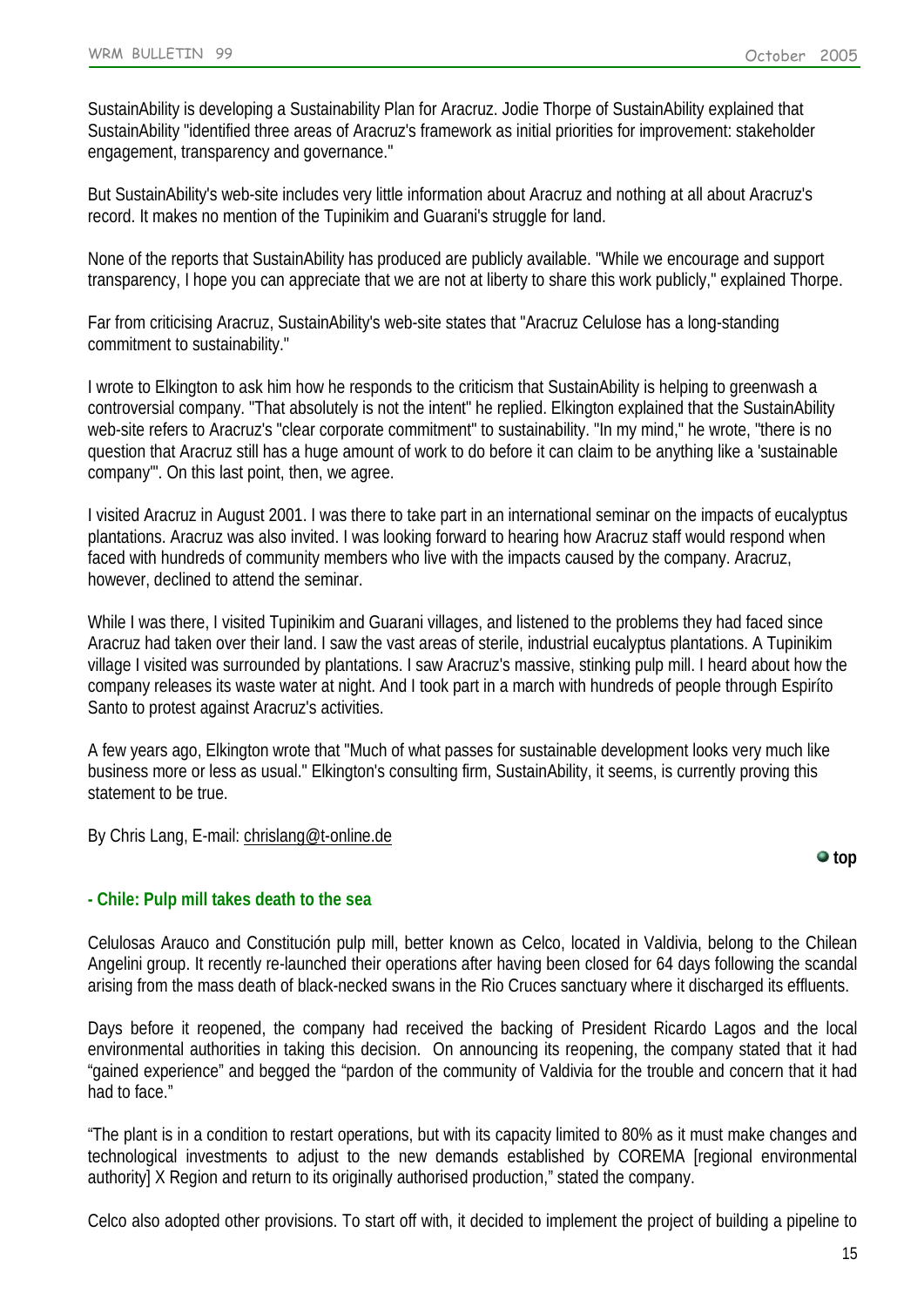the sea, alleging that this solution had been "reiterated by the President of the Republic during his recent visit to Valdivia." The project also has the approval of the Corema.

The management of Celco recently acknowledged the alternative of transporting and dumping liquid industrial waste in the sea, using pipelines that would flow into a sector between the Queule cove zones or in the vicinity of Puerto Saavedra, in exchange for participating in the construction of a new sea port in the area, benefiting the plantations companies that would be able to take their products out of the zone directly for export.

The project would impact on the Mapuche Lafkenche communities, inhabiting the coast, and extending to the southern zone of the VIII Region, for whom the sea provides for their livelihood. The Mapuche and environmentalist organisations of the IX Region had announced this during a mobilisation under the slogan of "Meeting in diversity for the defence of environmental rights" which took place in Temuco on 9 July.

Furthermore, a demonstration at the port of Valdivia, with the participation of vessels from various coves in the province, the trade unions and fisher-people associations, social organisations and Mapuche-Lafkenche communities in the region expressed their rejection of the pipeline from the factory flowing into the sea.

"The alleged spearhead technology announced by the pulp mill has already left its mark on the Cruces River and now they intend it to reach the sea. I am telling Mr. [President] Ricardo Lagos that this pipeline will not empty into the sea because we will oppose it," expressed Eliab Viguera, of the Committee for the Defence of the Sea.

A document submitted by the demonstrators states that "The high danger of the pulp mill pipeline which, even with tertiary treatment caused the death of the wetlands (...) was demonstrated in a study undertaken by the Austral University of Chile, the only serious scientific study of public domain."

For many companies and governments, this evidence is only a public relations problem. They hire public opinion consultants, scientists and social workers but to study "how to sell the product better," in this case the investment project, because their decisions are immovable.

Thus the crises are postponed, the companies make money and the affected peoples, to make themselves heard, must take their demonstrations to the extremes of confrontation. When they explode the powers are "surprised" and ask for moderation.

Article based on information from: "Chile, Celulosa Arauco 'pide disculpas' y reabre su planta", Víctor L. Bacchetta, e-mail: [vbacchetta@redcalc.org,](mailto:vbacchetta@redcalc.org) [http://www.rel-uita.org/agricultura/ambiente/celulosa\\_arauco.htm;](http://www.rel-uita.org/agricultura/ambiente/celulosa_arauco.htm) "Celulosa Celco ahora va por el litoral Lafkenche", Alfredo Seguel, Mapuexpress Informativo Mapuche, [http://www.mapuexpress.net](http://www.mapuexpress.net/)

**top**

# <span id="page-15-0"></span>**- Colombia: A forestry law for the foreign capital business**

Of the 3,500 million hectares of forests existing in the world, close on 63 million are to be found in Colombia and half of these are located in territories enriched by the cultures of indigenous peoples and Afro-descendent communities. These forests are also host to the richest forms of biological diversity in the world and support the numerous cultures that inhabit them. They are also the location for climatic and water regulation and the habitat of complex and irreplaceable life forms.

However, in what is an unfortunate common feature of numerous countries in the South, the forest-culture relationship and the living conditions of numerous communities have been dramatically affected by the implementation of productive forest chains promoted by USAID through the Colombia Forestry Programme. Other factors have also had an impact: the Colombian State's interest in converting biodiversity and the rest of the indigenous people and Afro-descendent communities' environmental heritage into merchandise at the service of international capital and particularly that of the United States in the FTA; the implementation of highway and port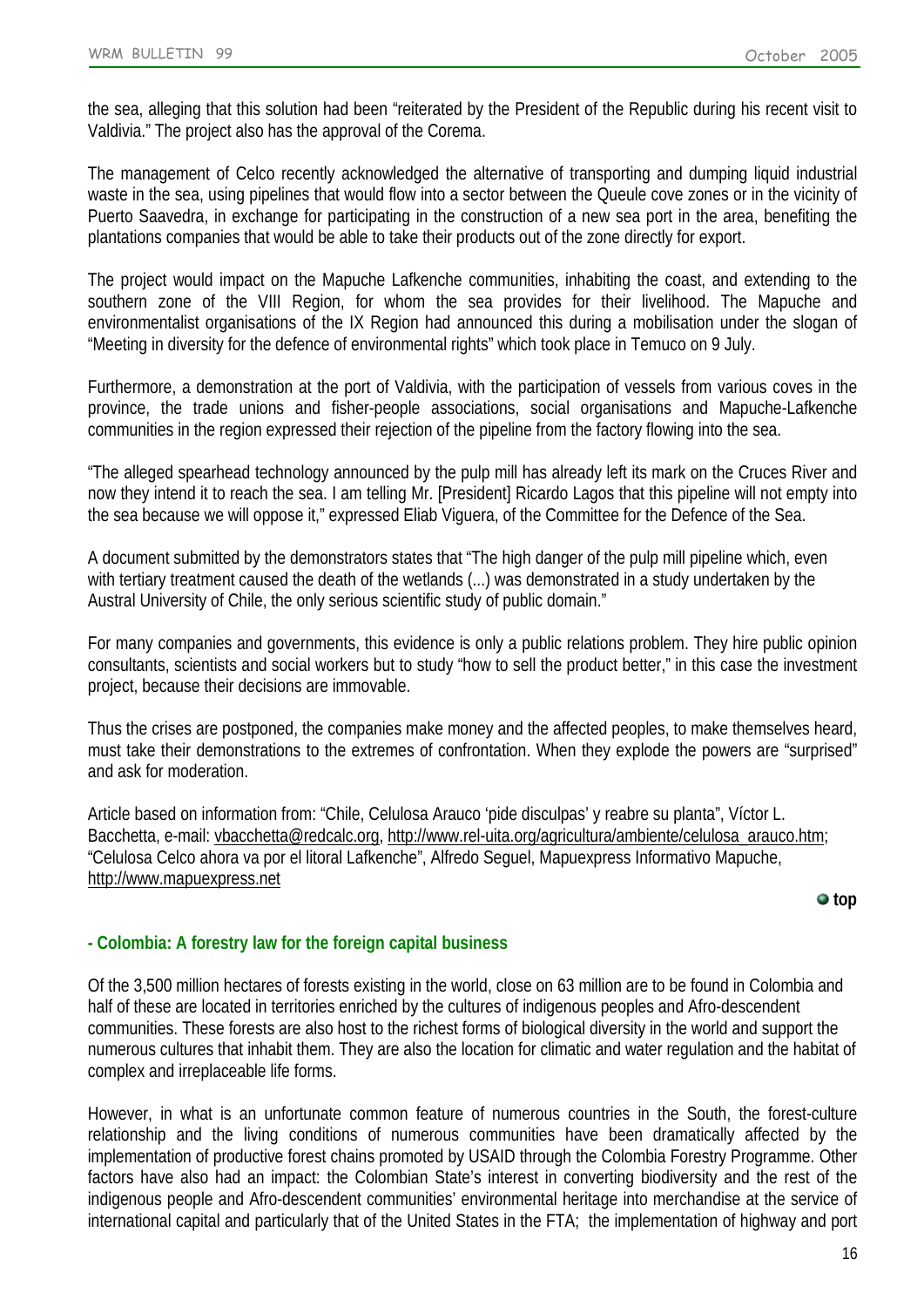facilities, mining and bioprospecting mega-projects; the establishment of large-scale oil palm plantations on indigenous and Afro-descendent community territories and vital spaces.

The Forestry Law Bill that is presently being debated in Congress falls within the framework of these policies. It has already been adopted by the Senate and is going through a last debate in the Chamber of Representatives Plenary.

Several Colombian social organizations have stated their criticism of this Bill, basically regarding the fact that it does not achieve the purpose of putting order in the chaos presently existing in the country regarding the harnessing of forest resources, but on the contrary, it is likely to generate further legal chaos leading to nonapplication both of existing laws on this subject and of new ones.

In the first place, they claim that, regarding the formulation of the Bill, no participation has been given or consultation made with the Afro-descendent, Indigenous and Mestizo communities, or for that matter with any other social actors involved.

Furthermore, the Forestry Law Bill states that it will regulate tree and forest plantations, but the social organizations declare that "Its contents are primarily to promote timber production in the country through plantations, discarding the possibility of a law for natural forests. This is a policy that lacks a comprehensive environmental perspective, and does not consider forests as an ecosystem as established by the Biodiversity Convention because it modifies the sector's policy planning and formulation bodies and radically changes the corresponding institutions to the extent that most of the control will lie exclusively in the hands of the Ministry of Agriculture and private agents."

They also accuse the Bill of facilitating access by international companies to forestry business by establishing legal figures that enable access to the native forests of the main Pacific and Amazon areas, affecting Indigenous shelters, collective territories of Afro-descendent communities and peasant settlements.

The organizations point out that "the marked eagerness in the discussion process and rapid adoption of the Bill in Congress do not agree with the enormous impact that it will have on the country's forest wealth and on the rights of many Colombians. On the contrary, the influence of foreign bodies and logging companies interested in the promotion and adoption of the project is well-known." "The prompt adoption of this Bill on the eve of the signature of the Free Trade Agreement with the United States promoting the environmental services market, makes the catastrophic results we are warning about even more expeditious."

The support of numerous individuals and organizations has endorsed the public letter setting out the above arguments. It can be accessed at: [http://www.censat.org/Biodiversidad\\_Bosques\\_PL\\_Forestal.htm.](http://www.censat.org/Biodiversidad_Bosques_PL_Forestal.htm) Those wishing to give their support to the letter should contact the CENSTAT organization at the following e-mail address: [bosques@censat.org.](mailto:bosques@censat.org)

Article based on information from CENSAT: "Declaración sobre el proyecto de Ley Forestal", "Carta abierta al Congreso de la República", [http://www.censat.org/Biodiversidad\\_Bosques\\_PL\\_Forestal.htm](http://www.censat.org/Biodiversidad_Bosques_PL_Forestal.htm)

**top**

# <span id="page-16-0"></span>**- Peru: Illegal logging – a source of forced labour in the Amazon**

Logging is highly selective in the Peruvian Amazon. That is to say, out of the great diversity of species only a few are used, causing reductions in the existence of some species. The consumption of certain woods – such as mahogany – does not forgive even reserve zones.

Illegal logging taking place in these zones resorts to various strategies ranging from extraction contracts in the socalled buffer zones (roughly 15 km wide strips surrounding the reserve area, which help the loggers to pass off the timber logged in the reserve as coming from the buffer zone), to permits for river transport inside the reserve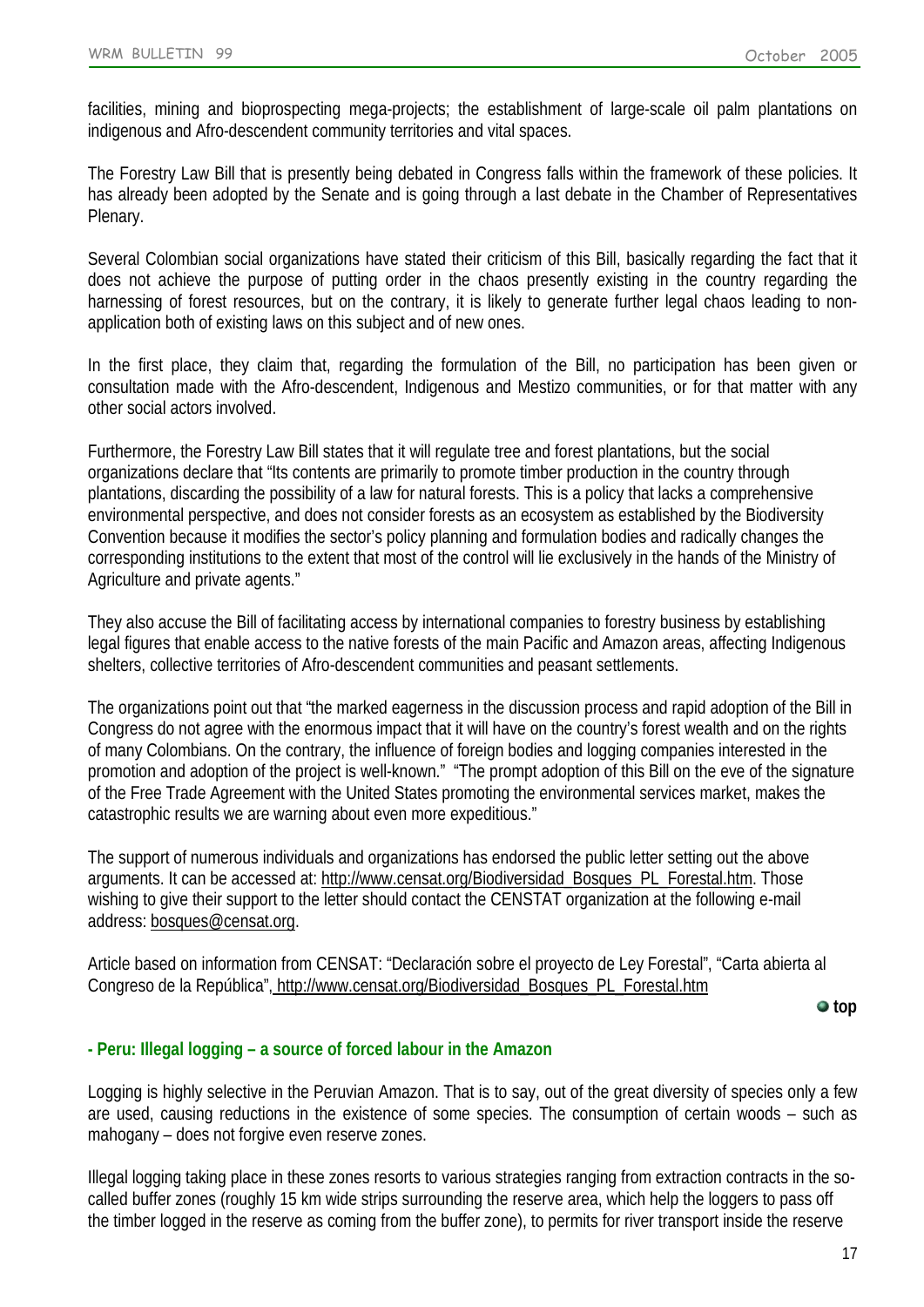of timber supposedly logged outside the reserve. Timber is also "laundered": it is legalized by sawing it with a belt saw to remove the marks of chainsaws which are prohibited as they imply a great waste of wood and papers are drawn up as if the timber were to come out of the zone under contract.

The noise and visibility of these activities, involving people established in well-known, permanent camps, flat barges that transport timber, and cranes, make this illegal activity anything but clandestine. In the Pacaya Samiria National Reserve, located in the triangle formed by the joining of the Marañón and Ucayali Rivers, it has been observed that an average of 20 men work in each camp and there are about 50 camps operating annually.

It is precisely in this sector of illegal logging where labour systems abound that are associated with non-payment, remuneration in kind, prostitution of women in logging camps and sub-human working conditions.

Twenty-first century slavery takes place under the name of forced labour and its victims are the most underprivileged – children, women, and native communities. Those who seem to be invisible. Competitiveness drives the companies to seek cost-cutting in production processes and so these modalities of exploitation occur that should offend peoples' consciences.

Isidoro Chahuán, a chain-saw operator from the Quichua ethnic group told us "I work for soap, salt, a cartridge, a shirt." He is what is known as an authorised worker. In the Amazon, over 30 thousand Peruvians from the most distant indigenous communities are in the same inhuman situation. A report for ILO on forced labour in timber extraction in the Amazon by the anthropologist Eduardo Bedoya and the social science expert Alberto Bedoya, tells us of up to three ways it occurs. In two of them the common denominator is the system of inflated debts and meagre pay for the timber extracted. Although this is a long standing phenomenon going back to Colonial times, with the cedar and mahogany boom the timber industry has had to gain ground and for this reason has entered virgin territories, community reserve zones, national parks and localities where non-contacted or incipiently contacted groups reside.

The most frequent case is that of the "authorizing logger" linked to large logging companies, handing out a quantity of money in the town to "trapping bosses" to obtain timber. These offer money or advance food or goods (such as rice, salt, rifles, chainsaws, etc.) to the indigenous communities under the condition that the community members, who know the area and its trees better than anyone else, deliver cut timber. Generally these agreements are made through verbal or written contracts, where no reference is made to the market value of the timber, which the indigenous people are unaware of and they are easily deceived. Thus, when the workers deliver the timber to the "trapping boss" he argues that the timber is no good and arbitrarily reduces payment. As the money is not enough, the indigenous people ask for further loans and increase their debt. Peasants are "trapped" and even sign ten-year contracts.

In the case of logging camps, workers are gathered, usually from outside the communities, to extract timber. The report explains that in the towns they are given an initial amount of money to recruit them and then they are taken to work in the most remote zones of the Amazon. These regions are too distant for them to escape, their documentation is taken from them, they are far from the canoes and they are threatened that they will not be paid if they attempt to run away. The salaries are very low and goods are very expensive. A soda water at a logging camp can cost 10 soles (3 USD), a small sack of sugar 50 (15 USD), a sack of rice the same amount. Thus the vicious circle of debts is started "The major problem at these camps is the incapacity of the workers to mobilize. Labour inspectors do not reach them because of the inaccessibility of the area. The inhabitants cannot pay their debt by seeking another camp as in many cases they receive physical threats" says Bedoya. This is forced labour as there is a loss of freedom.

In many cases, those ending up in a logging camp, formed by between 10 and 40 workers, take their family with them. The wife cooks, the children help but no one is paid. According to this study, there is a high rate of teen-age boys and women are found as cooks and prostitutes, earning planks of wood for their services.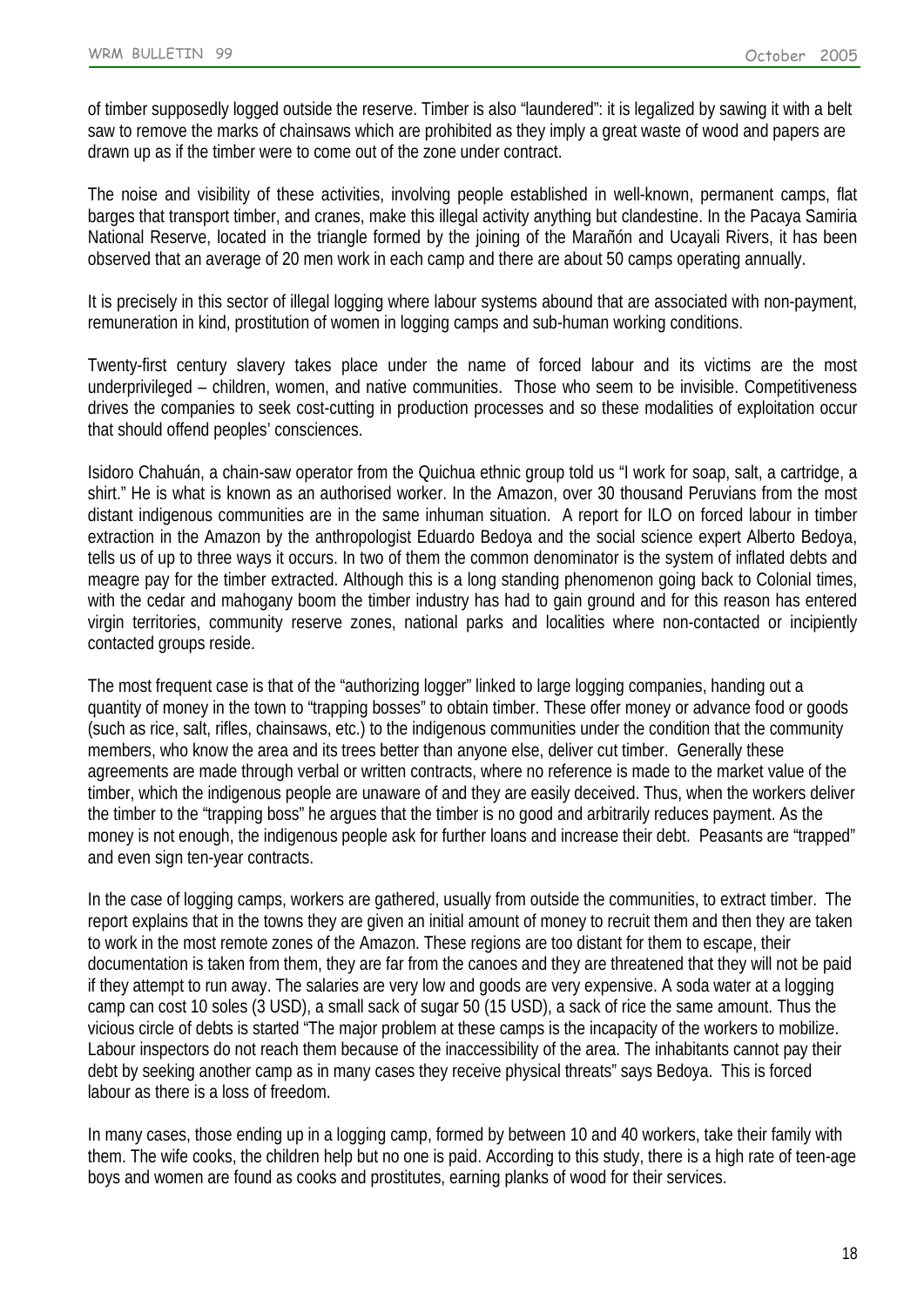This is the timber curse. Fooling the peasants is not hard for the "trapping bosses" who work for the authorizing loggers, who in turn work for large logging companies. They only have to take advantage of the misery generated by the very system of timber exploitation that has depredated their local economies, displaced the communities from their lands or harrassed them in, taking away the forests that were part of their subsistence for food, medicines and housing.

The great forestry business thrives under these miserable conditions, in close connivance between legal and illegal activities to the point of merging together, and in some cases even enjoying the endorsement of certification seals.

Article based on information from: "30 mil peruanos son víctimas de trabajo forzoso en la Amazonía", Gabriel Gargurevich, Diario La República, May 2005, and "Controles y descontroles: Extracción ilegal de madera en el Pacaya-Samiria", Alberto Chirif, Actualidad indígena Nº 99, March 2005, Servicio de Información Indígena SERVINDI, [www.servindi.org,](http://www.servindi.org/) sent by Carlos Arrunátegui, FAdAmazon (Fundación de Adhesión con los Pueblos Amazónicos), e-mail: [carrunategui@fadamazon.org;](mailto:carrunategui@fadamazon.org) "Esclavos de la madera", Jimena Pinilla Cisneros**,** El Comercio,<http://www.elcomercioperu.com.pe/EdicionImpresa/Html/2005-05-12/impCronicas0305152.html> **top**

### **OCEANIA**

### <span id="page-18-0"></span>**- Australia: Nippon Paper in south eastern Australia**

Japan's biggest paper manufacturer, Nippon Paper (NP) is known as an industry leader in environmental reform, but how real is this?

South East Fibre Exports at Eden, about 500 kms south of Sydney, is a NP subsidiary.

It is Australia's oldest chipmill and was the first overseas operation of the former Daishowa Paper Manufacturing Company (taken over by NP a couple of years ago).

After more than 30 years of destructive woodchipping in Australia's south east, forest campaigners were excited by the Nippon takeover. The new owner had, after all, a far better reputation than the old one.

To date, however, Eden has survived every round of environmental reform that the new owner has bowled up.

All the signs are that it will survive the next, and yet Nippon retains its reputation as an environmental leader in the Japanese paper industry. It may be time to re-examine this.

Nippon Paper has an environmental policy that looks good on paper. It is committed to sourcing 100% of its woodchips from either plantations or certified forests by the year 2008. Who could argue with that?

The only trouble is that NP looks like recognising some of the less reputable forms of certification, recognised only by industry.

No Australian native forests have Forest Stewardship Council certification and the conservation movement does not support this.

The certification that most governments and logging companies are seeking is the Australian Forestry Standard, which would mean business as usual for loggers.

Eden chips are poor quality, low grade and sell at a lower price than Tasmanian woodchips. They continue to find a market because of their low price.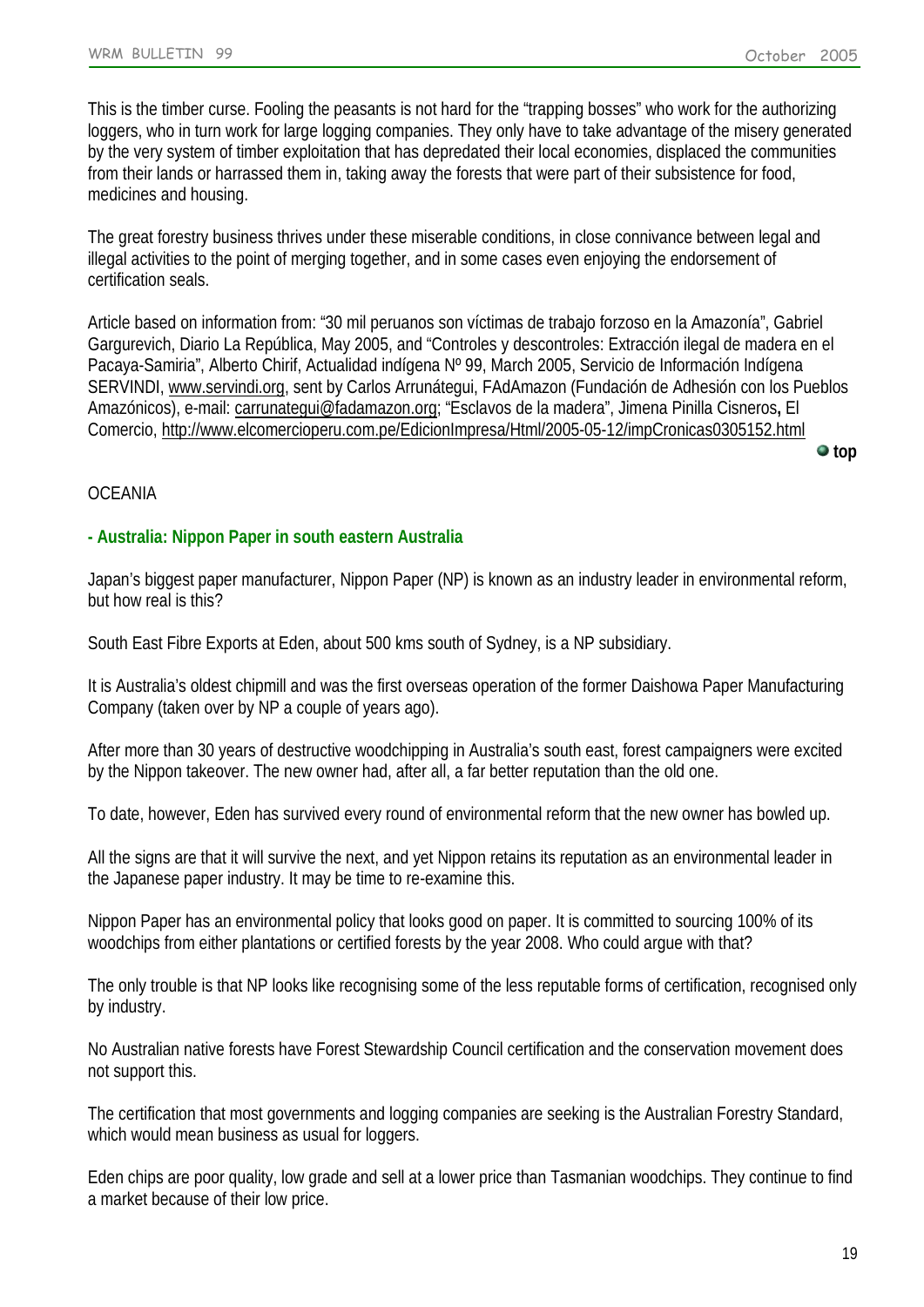They are produced from trees felled solely for woodchips. Over 95% of timber felled in the Eden region ends up as woodchips. These are not a by-product of sawlogging. Indeed, like many chipmills, Eden can only process whole tree logs.

Eden currently exports about 860,000 green tonnes of woodchips per year, most of this to pulp mills of its parent company in Japan.

No state forest for a radius of 250kms around Eden is safe while it continues to operate.

In spite of this, the industry and government maintain that this chipmill uses "heads and butts" and after years of expensive propaganda, many voters, especially city dwellers, are inclined to believe them. They want to believe them. The alternative is too uncomfortable to contemplate.

Nippon Paper recently undertook a program of public cyber-consultation asking people what they thought about its woodchip procurement policy.

Once again, an admirable step, or was it?

My Campaign, Chipstop was formed in 1998 and has made many approaches to Nippon Paper. We have written letters, petitions, emails, and sought meetings. Our letters have been written in Japanese and I have visited Japan, hoping to meet with company representatives.

We once sent a major letter signed by over fifty Australian members of Parliament, national, state and regional conservation groups and prominent individuals. Not one of these communications has ever received a response, so we must ask ourselves how genuine the recent "consultation" exercise has been.

As with many Government and corporate processes, conservation input in this one will probably end up as simply greenwash, helping to legitimise a preordained result by giving the appearance of conservation involvement.

The worst thing about the destruction of South Eastern Australia's native forests for Nippon Paper is that it is totally unnecessary.

Australia has enough plantation hardwood available from existing plantations to replace all its woodchip exports. Without planting a single new tree, we could stop woodchipping native forests. The factor preventing this is price. Paper makers prefer the better quality plantation fibre, but will buy native forest wood if it's cheap enough.

State Government forestry agencies supply logs to the woodchippers for very low prices, so native forest logging continues.

Nippon Paper itself owns sizeable plantations in Australia, and is not currently using these, preferring to buy native forest chips instead.

Chipstop works with other campaigners against woodchipping for Nippon Paper and we are aware that there are similar concerns in other countries.

Our campaign efforts will continue to focus on closing the Eden chipmill. We are urging the company to apply its policies in a meaningful way, and only accept reputable forms of certification. We also want it to apply its own environmental standards to its own subsidiaries in other countries and trading partners, particularly in such countries as China and Indonesia.

By Harriett Swift, E-mail: [fuscipes@dodo.com.au,](mailto:fuscipes@dodo.com.au) Chipstop Campaign, [http://www.chipstop.forests.org.au](http://www.chipstop.forests.org.au/)

**top**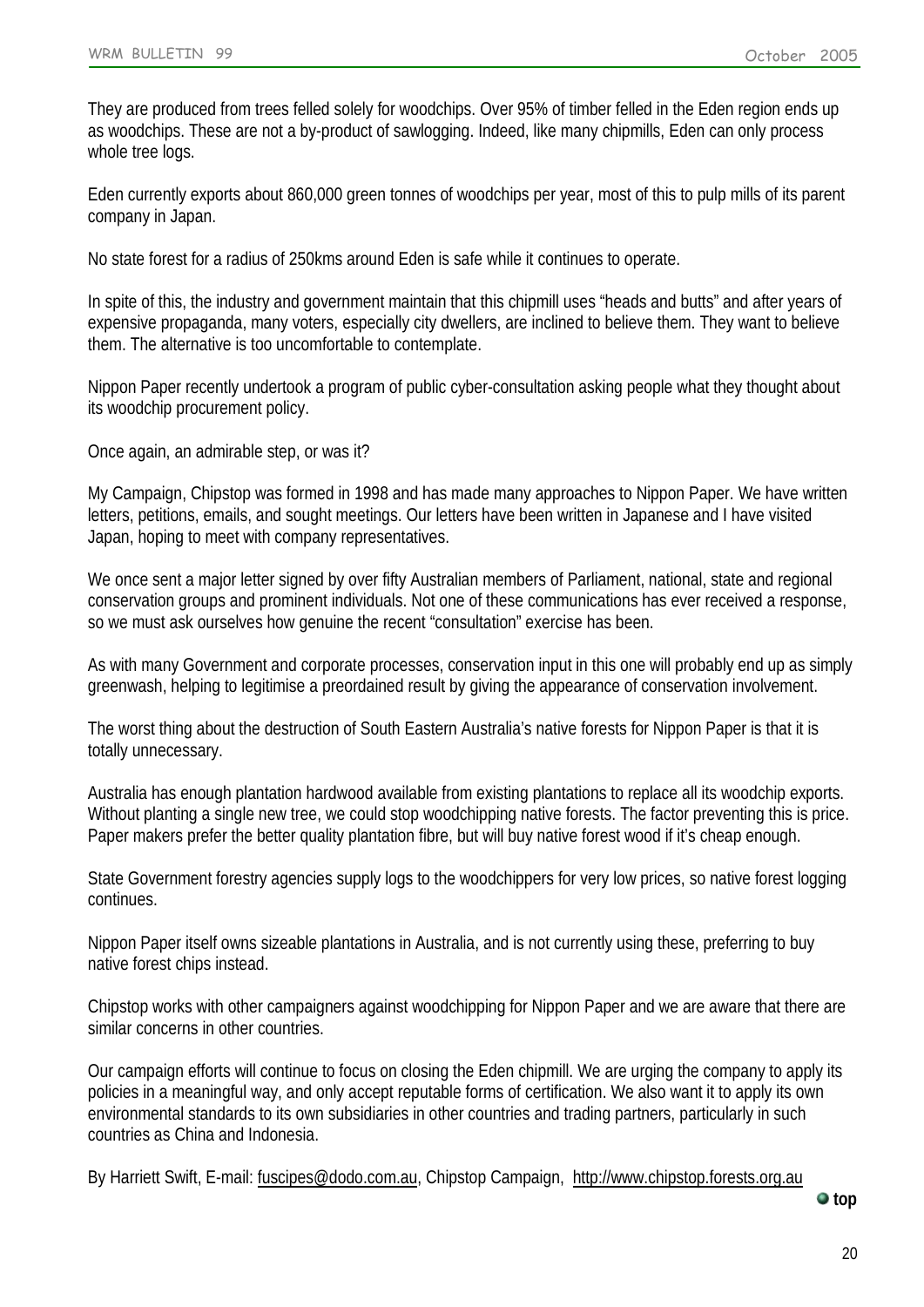# <span id="page-20-0"></span>**FSC: PLANTATION CERTIFICATION REVIEW**

## **- A demand for a moratorium on FSC certification of timber plantations**

As it has been already informed, the Forest Stewardship Council (FSC) has started the Plantations Review process (See WRM Bulletin 92).

Several organizations, WRM among them, that since long time ago have been requesting the FSC to review the certification of plantations, have supported the process with documentation and research on the negative social and environmental impacts of those monoculture large scale tree plantations.

During the meeting that launched the process, WRM expressed that FSC "should suspend further certification of large-scale industrial tree plantations until the review was finalized". A moratorium on further certifications is claimed, while the already granted certifications are reviewed.

As the board of directors seems not to have adopted a resolution, several social and environmental organizations from different parts of the world have sent an open letter requesting "a moratorium on the certification and recertification of industrial timber plantations".

These organizations have also decided to initiate a campaign to gather signatures around the world to send a second letter this time to the Plantations Review Committee before its next meeting on November 7, in Madrid, Spain.

In the letter sent to the FSC board of directors, the organizations stated that: "Industrial timber plantations established as large scale chemical and mechanical intensively managed monocultures, have a wide range of negative environmental and social impacts that have not yet been adequately assessed and comprehensively quantified, and that cannot therefore be meaningfully mitigated against".

It was also said, that although the problems caused by the industrial tree plantations affect also the northern countries: "The problems caused by industrial timber plantations are often more acute in the south, where trees grow fast and high yielding alien plantations have rotation cycles as short as seven years. These short rotations result in abnormally high depletion of soil nutrients, leading to long term soil impoverishment, together with accelerated top-soil losses".

As an example it was pointed out that: "In South Africa, more than 1 million hectares of industrial timber plantations have been certified by the FSC and timber companies use the FSC label to promote their products as 'environmentally friendly'. Yet these plantations have been responsible for major impacts on the scarce local water resource, lowering the groundwater table and drying out countless wetlands, fountains and streams - which severely limit land use options and thereby jeopardize rural people's livelihoods. All industrial timber plantations in South Africa have been established in areas with the highest rainfall and deepest soils, replacing valuable grasslands, and disrupting or displacing the traditional communities that occupied those areas".

The letter concludes: "There is growing and justified opposition to the spread of industrial timber plantations world-wide, and we cannot endorse continued FSC certification of industrial timber plantations using the current flawed principles and criteria. Therefore, the FSC board of directors must suspend certification of industrial timber plantations until the review process has been finalized and the broadly approved findings and recommendations incorporated".